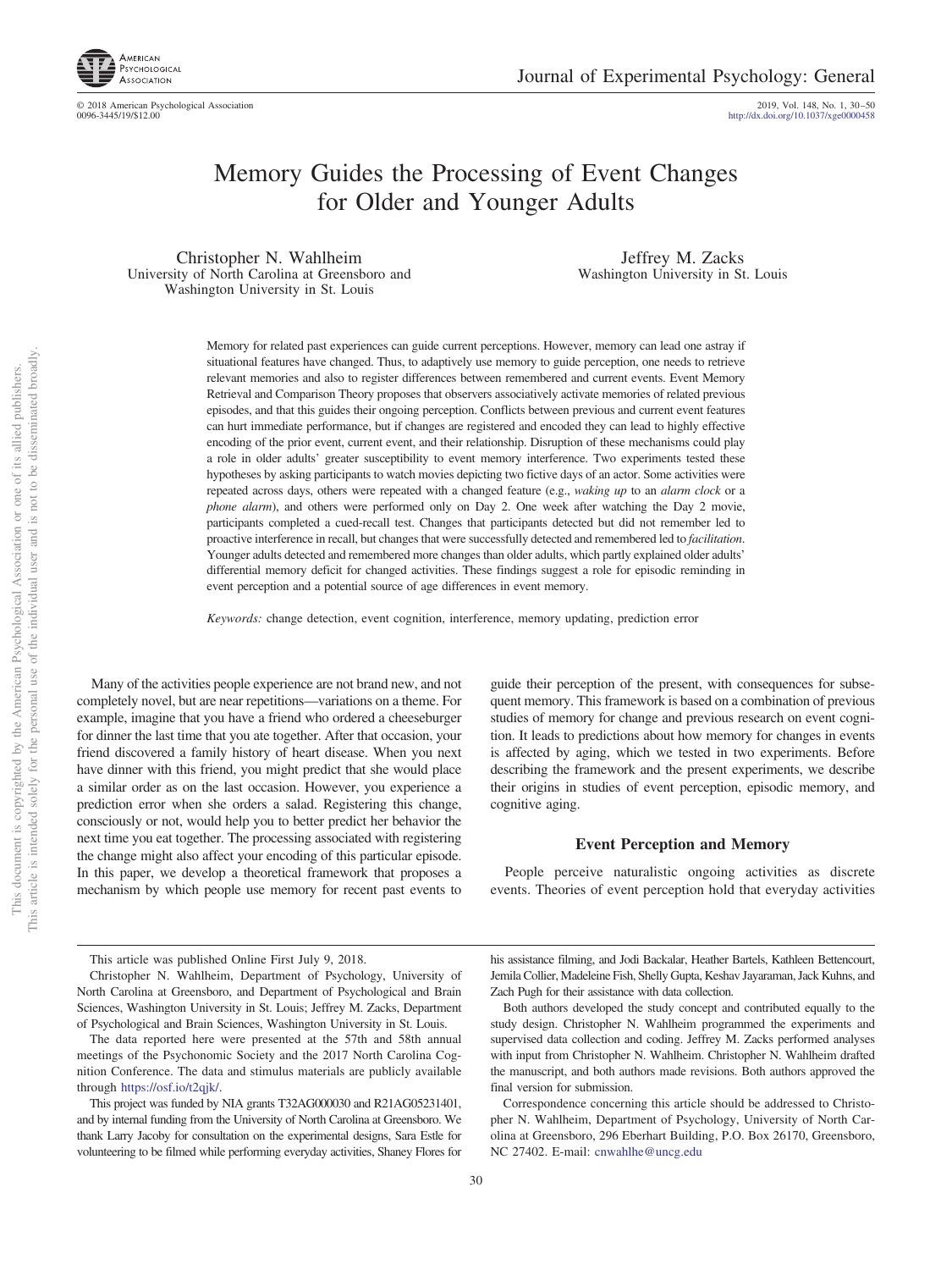are represented hierarchically (e.g., [Brewer & Dupree, 1983;](#page-19-0) [Dick](#page-19-1)[man, 1963;](#page-19-1) [Zacks & Tversky, 2001\)](#page-20-0), such that smaller units of activity are nested within larger units of activity. For example, the event described above (eating dinner) comprises smaller events such as ordering food and eating it, which in turn might be broken down further into events such as picking up a fork, cutting a burger, and taking a drink from a glass of water. Understanding structure in events allows individuals to establish better organized representations of what is happening in their current environment. People spontaneously segment activities during event perception (e.g., [Zacks et al., 2001\)](#page-20-1), and this is related to their subsequent memory: Features from event boundaries are often remembered better than event middles [\(Newtson & Engquist, 1976;](#page-20-2) [Schwan,](#page-20-3) [Garsoffky, & Hesse, 2000;](#page-20-3) [Swallow, Zacks, & Abrams, 2009\)](#page-20-4), individual differences in event segmentation predict individual differences in event memory [\(Flores, Bailey, Eisenberg, & Zacks,](#page-19-2) [2017;](#page-19-2) [Sargent et al., 2013;](#page-20-5) [Zacks, Speer, Vettel, & Jacoby, 2006\)](#page-20-6), and interventions to facilitate effective segmentation causally improve memory [\(Boltz, 1992;](#page-19-3) [Flores et al., 2017;](#page-19-2) [Gold, Zacks, &](#page-19-4) [Flores, 2017;](#page-19-4) [Schwan et al., 2000\)](#page-20-3).

Event Segmentation Theory (EST; [Zacks, Speer, Swallow,](#page-20-7) [Braver, & Reynolds, 2007\)](#page-20-7) gives an account of how ongoing activity is segmented into meaningful chunks, with implications for episodic memory formation. According to EST, observers form working memory representations of an ongoing activity, called *event models,* that represent "what is happening now." These models serve to guide the comprehension of incoming perceptual information. An effective current event model allows one to make predictions about what will happen in the near future. When there is a spike in prediction error, the current event model is updated. This process of memory updating is experienced by the observer as a boundary between events. Of particular relevance to the present study is the notion that prediction plays a central role in establishing memory representations of discrete units of activity.

The role of prediction in the encoding of event representations has also been discussed in the episodic memory literature. For example, [Glenberg \(1997\)](#page-19-5) has argued that episodic memories allow individuals to predict physical interactions with their threedimensional worlds. Related to this, [Hintzman \(2011\)](#page-19-6) has suggested that involuntary recollections of past events cue potential spatiotemporal regularities and that such remindings can facilitate predicting future events. Finally, work on *episodic future thought* suggests that mental representations underlying episodic memory also enable thinking predictively about future events [\(Schacter et](#page-20-8) [al., 2012\)](#page-20-8). In this vein, a recent study of the neurophysiology of event segmentation and memory indicated that prior memories guide anticipatory reinstatement of neural activity in regions associated with segmentation at the level of event models (e.g., [Baldassano et al., 2017\)](#page-18-0). These findings suggest that episodic memory representations could facilitate detecting change from one instance of an event type to the next; however, no previous studies have investigated this.

### **Detecting and Remembering Episodic Changes**

Episodic changes and associated effects on memory performance have been investigated extensively in the episodic memory literature, in the context of interference effects. It is often the case that episodic changes impair memory when different features are associated with a common cue. For example, in our restaurant example above, the two meals are different features associated with a common cue, the friend. Looking back, you might have difficulty remembering which meal your friend ate at the restaurant on the second dinner because you could experience *proactive interference* from the memory of the first dinner. Indeed, the deleterious effects of such competition have been demonstrated across many paradigms using a variety of stimulus materials (for a review, see [Anderson & Neely, 1996\)](#page-18-1). However, there are some situations in which multiple associations can facilitate remembering. In a classic example, [Barnes and Underwood \(1959\)](#page-19-7) found *retroactive facilitation* in paired associate learning when cues were presented with associated responses in separate lists (A-B, A-B'). Consistent with this, [Robbins and Bray \(1974\)](#page-20-9) found retroactive facilitation in an A-B, A-D paradigm in which participants were told about the relationship between pairs in each list (also see, [Bruce & Weaver, 1973\)](#page-19-8). Findings such as these have been taken to suggest that episodic changes can lead to enhanced memory when individuals detect and effectively encode those changes.

Following this proposal, Jacoby, Wahlheim and colleagues (e.g., [Jacoby, Wahlheim, & Kelley, 2015;](#page-19-9) [Wahlheim & Jacoby, 2013\)](#page-20-10) proposed the memory-for-change framework to explain when episodic changes should be associated with memory enhancement or impairment. A key component of this framework is the recursive reminding hypothesis [\(Hintzman, 2011\)](#page-19-6), which states that perceiving a current event can trigger involuntary recollection of past events, and the cognitive operation of reminding can be encoded as part of a configural representation that also includes the constituent events of the reminding (also see, [Hintzman, Summers, & Block,](#page-19-10) [1975;](#page-19-10) [Tzeng & Cotton, 1980;](#page-20-11) [Winograd & Soloway, 1985\)](#page-20-12). This representation is configural because memory for a later event becomes embedded within a representation that includes the operation of reminding and the earlier event. This representational structure can facilitate order memory by allowing individuals to remember which event was the object of reminding and which was the subject of reminding. The recursive process of remembering that a more recent event reminded one of an earlier event provides relative order information.

The empirical findings taken as initial support for the recursive reminding hypothesis were those showing effects of repetitions and item associations on spacing judgments [\(Hintzman & Block,](#page-19-11) [1973;](#page-19-11) [Hintzman et al., 1975\)](#page-19-10), effects of spaced repetitions on frequency judgments [\(Hintzman, 2004\)](#page-19-12), and effects of item associations on relative order judgments [\(Hintzman, 2010\)](#page-19-13). Jacoby, Wahlheim, and colleagues (e.g., [Jacoby et al., 2015;](#page-19-9) [Wahlheim &](#page-20-10) [Jacoby, 2013\)](#page-20-10) extended this hypothesis by proposing a dualprocess model that integrates controlled and automatic influences of memory with the mechanics proposed by the recursive remindings hypothesis. According to their model, the retrieval processes involved in detecting a changed event brings the memory of the earlier event into the same context as the current event that contains the changed features. In doing so, people can compare recent and remote event features within working memory, which allows them to detect changes. Such episodic change detection allows features from both events to be encoded into a configural representation that also includes memory for the reminding. Later, when people are able to remember earlier-detected changes, their remembering of the relative order of events will be facilitated by their recollecting that the recent event reminded them of the earlier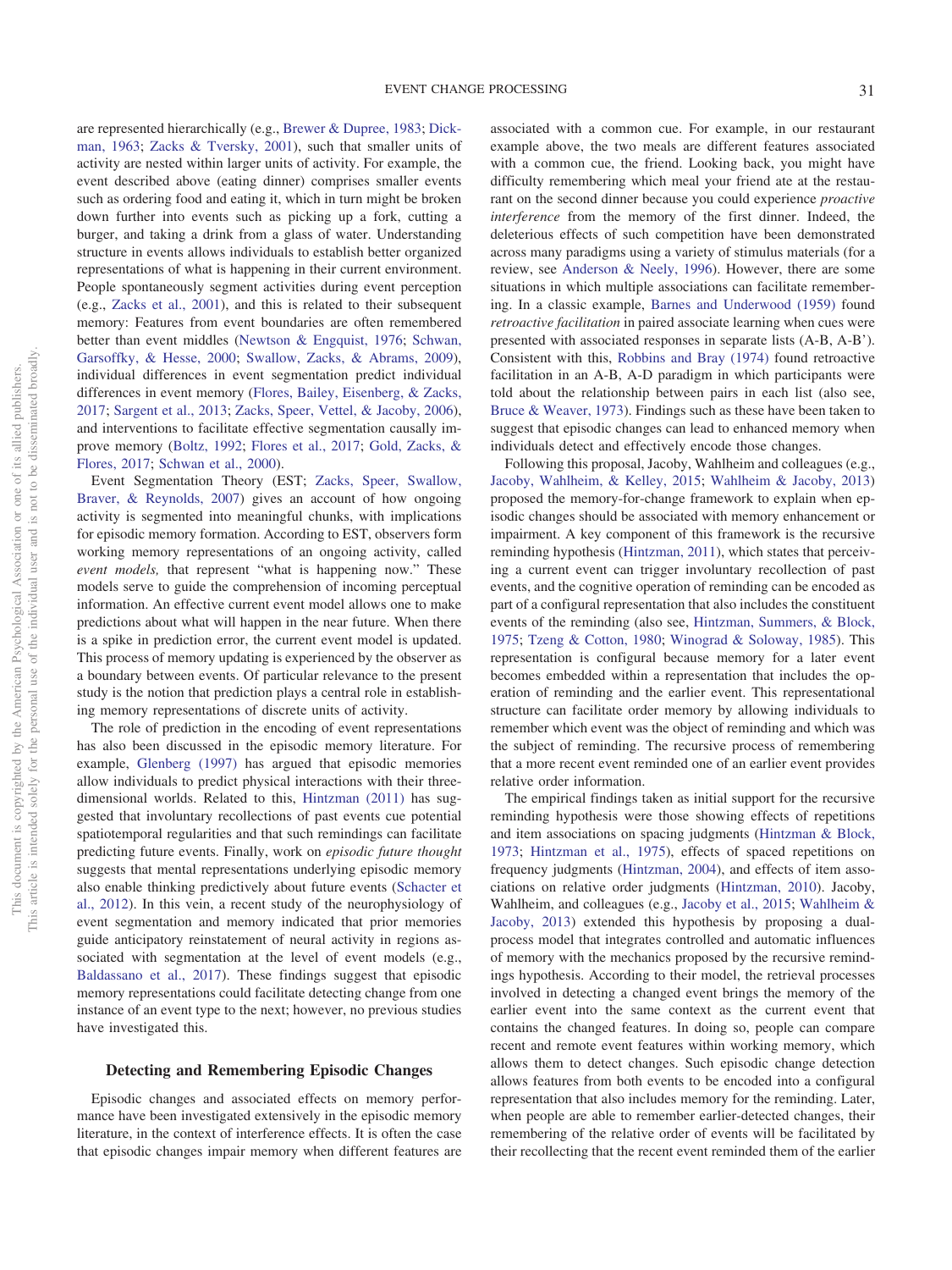event. In contrast, failing to recollect earlier-detected changes can impair memory for the more recent event when the strength of the initial competing information is increased by the retrieval process that allowed individuals to initially detect the change. Proactive interference from this strengthening occurs when later retrieval of event features is not based on recollection (also see, [Swire, Ecker,](#page-20-13) [& Lewandowsky, 2017\)](#page-20-13).

A clear example of the predicted effects of the memory-forchange framework can be seen in a paired-associate learning experiment from [Jacoby et al. \(2015,](#page-19-9) Experiment 3). In this experiment, participants studied two lists of word pairs in which some of the pairs contained one feature that remained the same and another that changed from one presentation to the next  $(e.g.,$  Presentation  $1 =$  knee-*bone*, Presentation  $2 =$  knee*bend*). Some of these pairs changed between presentations that both appeared within the List 2 context, whereas others changed between presentations that appeared in the List 1 and List 2 contexts. Participants were instructed either to look for all the possible changes in the experiment (List 1 and List 2), or to look only for changes within List 2. The critical question was how participants performed on a final test of memory for the List 2 pairs when items changed from List 1 to List 2. Those who had looked for all possible changes performed much better on these pairs—showing proactive facilitation in memory, and were better able to remember that the pairs had changed between lists. These results provided evidence that retrieving episodic memories in the service of detecting change was associated with facilitated memory for changed events as predicted by the memory-for-change account.

The generalizability of the memory-for-change account has received support from several recent studies showing similar memorial consequences associated with episodic changes. These effects have been shown in memory for the relative order of categorially related pairs of individually presented words [\(Jacoby & Wahlheim,](#page-19-14) [2013\)](#page-19-14), list discrimination of word pairs [\(Jacoby, Wahlheim, &](#page-19-15) [Yonelinas, 2013\)](#page-19-15), memory for positions on controversial issues held by fictional political candidates [\(Putnam, Wahlheim, & Ja](#page-20-14)[coby, 2014\)](#page-20-14), and misinformation about a fictional crime [\(Putnam,](#page-20-15) [Sungkhasettee, & Roediger, 2017\)](#page-20-15). The latter two extensions of this framework are especially important for the present investigation because they suggest that episodic change effects can generalize to more naturalistic contexts. The most naturalistic extension was the study by [Putnam et al. \(2017\),](#page-20-15) which showed that memory for details from a slideshow depicting a fictional crime, that were changed in a subsequently presented narrative (see [Okado & Stark,](#page-20-16) [2005\)](#page-20-16), were better remembered when those changes were detected and remembered. The paradigm used by Putnam et al. has high ecological validity, and the study has both theoretical and practical significance. However, for revealing the mechanisms by which change processing affects memory, the fact that it tested retroactive effects of memory is a limitation. In their paradigm, memory enhancement associated with detecting and remembering change could be the result of retrieval practice of the original information during the subsequent presentation of the narrative, rather than the combination of detecting and remembering change. This suggests the need to examine the association between change processing and *proactive effects* of memory using naturalistic materials.

# **Adult Age Differences in Event Perception and Memory for Change**

One process that may have profound effects on the ability to use memory for predicting new events is healthy aging. Older adults have well-established deficits in episodic memory tasks, especially those that require self-initiated reinstatement of context from prior events (for reviews, see [Balota, Dolan, & Duchek, 2000;](#page-18-2) [Zacks,](#page-20-17) [Hasher, & Li, 2000\)](#page-20-17). Research has shown that age-related episodic memory deficits extend to older adults' memory for naturalistic activities resulting from poorer encoding of event structure. For example, [Zacks et al. \(2006\)](#page-20-6) found that older adults segmented ongoing activities less consistently than younger adults, and this predicted older adults' poorer memory for event details. In addition, [Kurby and Zacks \(2011\)](#page-19-16) found that older adults' segmentation was organized less hierarchically than younger adults, older adults had worse memory than younger adults, and age differences in event segmentation sometimes predicted these memory differences. Given that the ability to segment events depends on one's sensitivity to changes, these findings suggest that one source of older adults' impaired event perception and memory may be a diminished sensitivity to changes in ongoing activities. This possibility is consistent with the finding that older adults are less sensitive to changes in context [\(Balota, Duchek, & Paullin, 1989\)](#page-18-3). Consequently, older adults may form less coherent event representations, which could also impair their ability to detect when event features change from one episode to the next.

In addition to this age-related deficit in detecting ongoing changes, older adults are impaired in their detection of changes that occur between separate episodes. Important for the present study, this deficit could have downstream consequences for remembering change and recall of activity features under conditions of proactive interference. A clear example of this can be seen in a paired associate learning experiment from [Wahlheim \(2014;](#page-20-18) Experiment 3). In this experiment, participants studied two lists of word pairs and were instructed to indicate which pairs changed from List 1 to List 2. Older adults were given extra study time in List 2, which allowed them to detect as many changes as younger adults. Despite this, older adults still remembered fewer changes, and this partly explained why older adults showed proactive interference in their recall of List 2 responses, but younger adults did not. The finding that older adults were more susceptible to interference is similar to results shown in other interference paradigms (e.g., [Hasher & Zacks, 1988;](#page-19-17) [Healey, Hasher, & Campbell, 2013;](#page-19-18) [Jacoby, Debner, & Hay, 2001\)](#page-19-19). However, the results of [Wahlheim](#page-20-18) [\(2014\)](#page-20-18) showed that in situations involving episodic change, this deficit is associated with differences in the ability to detect and remember changes. When considered in the context of event perception, these findings suggest that older adults' impaired ability to form coherent episodic representations of naturalistic activities could impair their ability to detect changes with similar downstream consequences for remembering changes and recall of associated activity features.

### **Event Memory Retrieval and Comparison Theory**

Bringing together the role of prediction in event comprehension proposed by EST [\(Zacks et al., 2007\)](#page-20-7) with the role of change processing in episodic memory proposed by the memory-for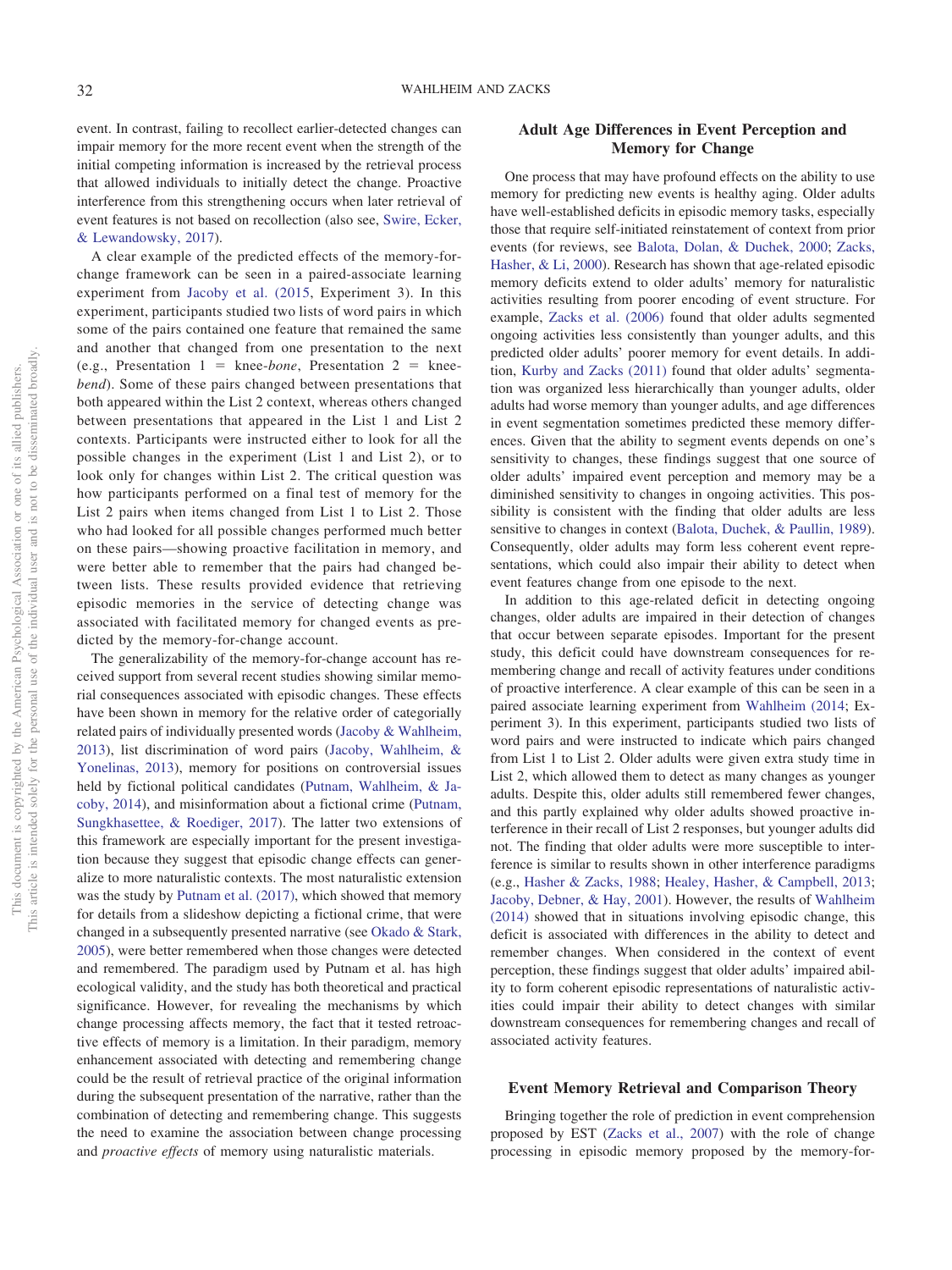change framework [\(Jacoby et al., 2015;](#page-19-9) [Wahlheim & Jacoby,](#page-20-10) [2013\)](#page-20-10) leads to a novel proposal for the mechanism by which memories guide ongoing processing of the relationship between current perceptions and episodic memories for experienced events, and at the same time update episodic memory representations by encoding event changes. We refer to the account of this mechanism as Event Memory Retrieval and Comparison (EMRC) Theory. In this section, we describe EMRC and explain its implications for the effects of healthy aging on memory for change described above.

[Figure 1](#page-3-0) provides a schematic depiction of the proposed processes involved in the encoding of event changes according to EMRC. The account proposes that as people observe everyday events, they form expectations about the features of upcoming events that will occur in the near future. These expectations (hereafter referred to as predictions) are usually covert, but can also be accessible to conscious awareness in cases where top-down attention is allocated to the relationship between episodic memories and ongoing perception. During ongoing perception, observers encounter activity features that cue recollection of episodic representations of related events. These recollections can occur involuntarily as a consequence of feature overlap between current and earlier events [\(Berntsen, 1996;](#page-19-20) [Hintzman, 2011\)](#page-19-6) or through selfinitiated elaboration of event features as retrieval cues [\(Jacoby,](#page-19-21) [1974;](#page-19-21) [Jacoby & Wahlheim, 2013\)](#page-19-14). No matter how it is accomplished, recollecting an earlier event should affect an observer's predictions about what will happen in the new situation. Retrieval of episodic memories should usually improve prediction, because natural activity often contains consistently recurring feature combinations. In these cases, predictions of repeated activities would be confirmed, leading to the maintenance of stable event models.

Stimulus-cued

episodic retrieval

r

Recent event

representation

However, when features change from one event to another related event, this can lead to a prediction error that upregulates attention to unexpected features, leading observers to detect changed features and update their event model.

In the short term, episode-based prediction errors are likely to incur a processing cost and to interfere with ongoing processing. However, these very costs may have long-term benefits for episodic memory updating, if they allow the observer to encode a representation that includes: (a) the original prediction of a repeated event, (b) the fact of the prediction error, and (c) the unexpected features. The formation of configural representations that comprise changed features and the cognitive operations associated with detecting change will allow the observer to subsequently remember what happened during the original event and the new event, and the temporal context associated with each event. This will produce proactive facilitation of the original event for retrieval of the new event when the relationship between the events can be accessed via remembering the earlier-detected change. In contrast, when detected changes cannot be remembered, proactive interference should occur. This would result from the retrieval of the original event that led to change detection increasing the strength of its competitive features without improving memory for the temporal context associated with those features. However, proactive interference from the original features should not occur when change is detected but the original features cannot be recalled at that time, as the inaccessibility of the earlier features would render them noncompetitive with memory for changed features.

An important aspect of EMRC is that the memorial benefits associated with detecting and remembering change depend on the cognitive system registering (consciously or not) the prediction

<span id="page-3-0"></span>

Perceptually

based prediction

**Repeated Event Features** 

**Correct Prediction:** 

Stable Event Model

Predicted event

features

Current event features

Enisodic memore based prediction

**Changed Event Features** 

Prediction Frror: **Event Model Updating**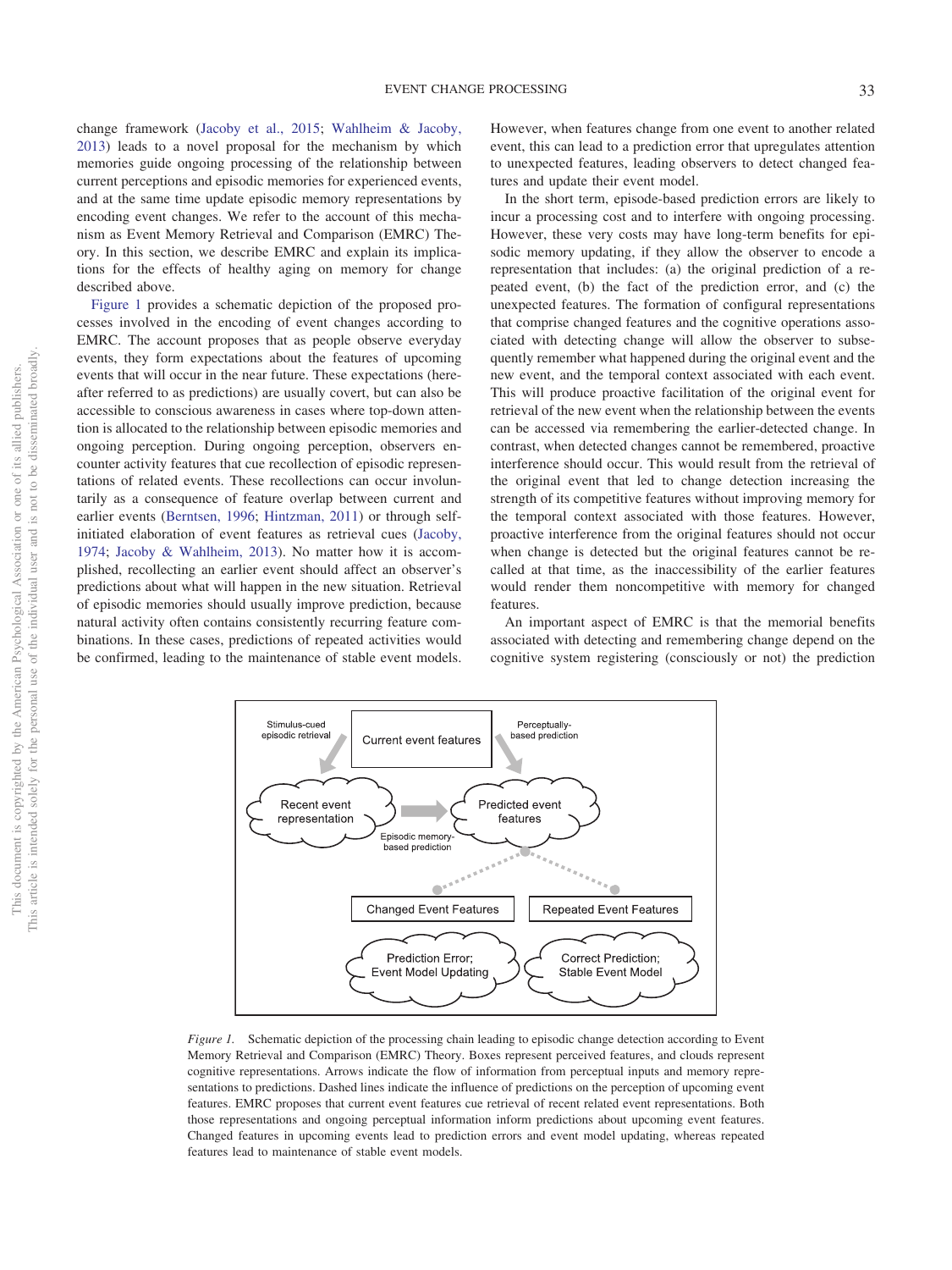error. However, there will also be instances when prediction errors are not registered and changes are undetected. In these instances, proactive effects of memory will partly depend on the reason why change goes undetected. When change goes undetected because the original features were not encoded effectively, recall of the changed Day 2 features should be similar to recall of oncepresented features. In this situation, changed Day 2 features would in effect be perceived as once-presented. In contrast, when change goes undetected because the original features were encoded but inaccessible during Day 2, proactive interference from response competition should only occur when the original features can be recovered at test. In addition, proactive effects of memory associated with undetected changes should partly depend on the extent to which episodes from similar event models compete during retrieval [\(Radvansky, 2005,](#page-20-19) [2012\)](#page-20-20). Two related events belonging to distinct event models should not compete, resulting in similar memory for changed activities and once-presented activities. In contrast, two related activities belonging to similar models should create proactive interference to the extent that the models are similar. These hypothetical effects of event segregation are reminiscent of interference reduction attributable to context differentiation (for reviews, see [Abra, 1972;](#page-18-4) [Smith & Vela, 2001\)](#page-20-21). Importantly, proactive facilitation could never be obtained for undetected changes because similar events could at best be represented independently.

In addition to providing a mechanistic account of the processes involved in the comprehension of event changes, EMRC also has implications for understanding age-related differences in the processing of such changes. Older adults experience deficits in attention and episodic memory (for reviews, see [Balota et al., 2000;](#page-18-2) [Zacks et al., 2000\)](#page-20-17) that affect their ability to bind event features (e.g., [Naveh-Benjamin, 2000\)](#page-20-22) and perceive structure in ongoing activities [\(Kurby & Zacks, 2011;](#page-19-16) [Zacks et al., 2006\)](#page-20-6). According to EMRC, these deficits should lead to poorer encoding of discrete event representations. The diminished coherence of event representations would reduce the frequency of stimulus-cued retrievals of prior events due to fewer perceived overlapping features with current events and diminished support for selfinitiated cue-elaboration. Consequently, older adults should experience fewer episode-based prediction errors than younger adults, leading older adults to detect and remember fewer event changes. When older adults do detect changes, their diminished ability to later remember those changes [\(Wahlheim, 2014\)](#page-20-18) should lead them to access fewer configural representations, resulting in a greater susceptibility to interference among competing activities features. If this proposal is correct, specific impairments in aspects of this processing chain may be targeted for remediation.

### **The Present Experiments**

The primary purpose of the present investigation was to provide an initial test of some of the aspects of the processing chain proposed by EMRC. To do this, we developed the *everyday changes* paradigm, which combines procedures from the event perception and episodic memory literatures. In this paradigm, participants watch movies depicting an actor performing everyday activities across the course of two fictive days in her life. The relationship of stimulus features between these episodes are varied such that some activities recur with a critical feature being repeated (e.g., ordering a *cheeseburger* on both days), other activities have features that change across the days (cheeseburger/salad), and control activities only appear on Day 2 (salad only). In some variations of this paradigm, participants are asked to overtly classify the relationship between activities while watching the Day 2 movie, which provides a measure of the extent to which participants initially detect the relationship between activity features on each day. After watching the movies, participants take a cuedrecall test that asks them to (a) recall Day 2 activity features, (b) indicate whether they remember features of the activity changing between days, and (c) recall Day 1 features for activities that they remember changing.

The general design of the everyday changes paradigm parallels variations of the verbal learning A-B, A-D paradigm, including those used by Jacoby, Wahlheim, and colleagues [\(Jacoby et al.,](#page-19-9) [2015;](#page-19-9) [Wahlheim & Jacoby, 2013\)](#page-20-10). However, as mentioned above, natural activities differ from verbal paired associates in an important way: Natural activities have meaningful temporal structure. For example, the association between entering a restaurant and ordering a meal is a reliable regularity that is learned over many experiences with restaurant meals. The everyday changes paradigm captures this important feature of natural activities.

We derived our hypotheses from earlier findings showing that detecting and remembering change counteracts interference, presumably via the encoding and retrieval of configural representations comprised of multiple event features and the cognitive operations that associate those features (e.g., [Jacoby et al., 2015;](#page-19-9) [Wahlheim & Jacoby, 2013\)](#page-20-10). We hypothesized that cued recall of Day 2 features for changed activities would show proactive facilitation when participants detected changed features while watching the Day 2 movie and remembered that those features changed when taking a later memory test. In contrast, we hypothesized that Day 2 recall would show proactive interference when participants initially detected changed features, but could not remember that those features changed on a later test. Conversely, we expected that detecting but not remembering changed features would lead to more intrusions of Day 1 features, because of the boost in strength from retrieval practice of Day 1 features, whereas detecting and remembering changes would reduce Day 1 intrusions due to the memorial benefits associated with remembering change. Critically, we propose that the initial detection of change necessary for encoding configural representations results from episode-based prediction errors.

We further hypothesized that older adults would be more susceptible to interference, and that this would reflect their impaired processing of changes relative to younger adults. As described above, we derived this hypothesis from the fact that older adults have well-established deficits in attention and memory (for reviews see, [Balota et al., 2000;](#page-18-2) [Zacks et al., 2000\)](#page-20-17) that extend to the formation of associations among perceived stimulus features (e.g., [Naveh-Benjamin, 2000\)](#page-20-22) and to perception and memory for structure in ongoing events [\(Kurby & Zacks, 2011;](#page-19-16) [Zacks et al., 2006\)](#page-20-6). These deficits should lead to impaired encoding of event features, which would reduce older adults' ability to detect episodic changes. This would result from impoverished event representations decreasing the feature overlap necessary for current events to cue recall of recent related events.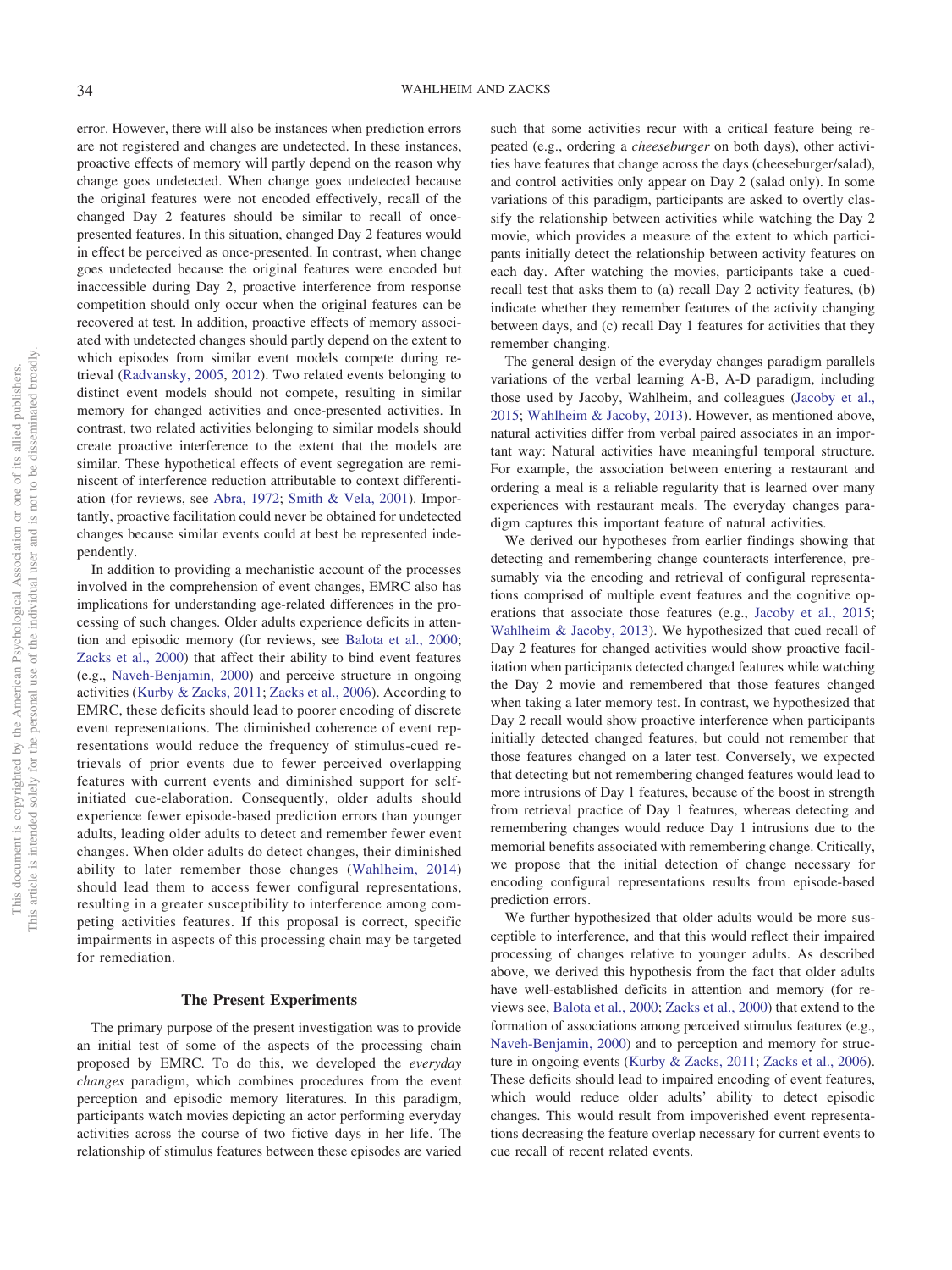If older adults are less likely to retrieve representations of related previous events, then they should be less likely to predict upcoming activity features on the basis of those recent events and more likely to predict activity features based on current perceptual information. However, the extent to which older adults will be able to make effective perceptual predictions will depend on how well they can comprehend ongoing activities. Older adults show more interindividual variability in their comprehension of naturalistic activities relative to younger adults, and this age difference is associated with older adults' lower memory for features of those activities (e.g., [Zacks et al., 2006\)](#page-20-6). Consequently, older adults should be impaired overall in their ability to engage in predictive processing relative to younger adults. Further, even when older adults do recall activities that lead to memory-based prediction errors, their binding deficit could diminish their ability to encode multiple features together into configural representations, rendering them less likely to represent together the retrieval event, the fact of the prediction error, and the temporal contexts associated with events. This could result in older adults being less likely to remember the source of the features from related events when they correctly remember that an activity changed. We describe specific hypotheses for two experiments in more detail below.

#### **Experiment 1**

The primary purpose of Experiment 1 was to examine the effects of episodic changes on memory for features of naturalistic activities in older and younger adults. During a first session, participants watched two movies of an actor performing everyday activities on two fictive days in her life. The activities were either repeated, changed, or new (control) on Day 2. Approximately one week later, participants returned for a second session and took a cued-recall test that asked about activity features from Day 2 and also whether each activity had changed from Day 1 to Day 2—a judgment of *remembering change*. We assumed that this measure tapped into participants' ability to remember an earlier established relationship between changed activity features. In Experiment 1, we did not measure change detection directly, to preserve the naturalistic viewing experience of watching an actor perform an uninterrupted sequence of everyday activities. Thus, failures of remembering change could reflect failures of initial detection, or forgetting of the experience of the detection. In Experiment 2, we compromised the naturalness of the viewing situation and directly measured change detection during Day 2 viewing. To foreshadow, the results of the two procedures converged closely.

Following EMRC, we hypothesized that instances of remembering change would often indicate that during Day 2 viewing, participants experienced a prediction error that triggered change detection and memory updating. This updating would be accomplished by features from each day being encoded along with their temporal contexts and the cognitive operations that established their relationship. Therefore, we hypothesized that remembering change would be associated with higher rates of correct recall of Day 2 features and lower rates of intrusions of Day 1 features. Regarding age-related differences, we expected older adults to experience fewer memory-based prediction errors to changed Day 2 activities due to their deficits in encoding and remembering Day 1 activities. We also expected these deficits to result in older adults remembering fewer changes. Finding that older adults remember

fewer changes and show impaired memory for activity features and their source would be consistent with findings showing that older adults are more susceptible to interference effects partly because they are impaired in their ability to remember changes [\(Wahlheim, 2014\)](#page-20-18).

## **Method**

The full stimulus sets for the materials used in the present experiments (i.e., movies of the actor performing everyday activities and cued recall questions), anonymized data files, data with coded responses, and analysis scripts can be downloaded from <https://osf.io/t2qjk/> [\(Wahlheim & Zacks, 2017,](#page-20-23) October 4). The research reported here was approved by the Institutional Review Boards of Washington University in St. Louis (Experiments 1 and 2) and The University of North Carolina at Greensboro (Experiment 2). We report how we determined our sample size, all data exclusions, all manipulations, and all measures [\(Simmons, Nelson,](#page-20-24) [& Simonsohn, 2011\)](#page-20-24) in each of the two present experiments below.

**Participants.** The participants were 36 younger adults (26 females;  $M_{\text{Age}} = 20.19$ ,  $SD = 1.43$ , *range*: 18–23) from Washington University in St. Louis and 36 older adults (27 females;  $M_{\text{Age}} = 77.19$ ,  $SD = 8.07$ , *range*: 61–94) from the St. Louis community. Three older adults were excluded from analyses because they scored lower than 25 on the Mini-Mental State Exam (MMSE; [Folstein, Folstein, & McHugh, 1975\)](#page-19-22). The final sample of 33 older adults (25 females;  $M_{\text{Age}} = 77.00, SD = 7.79$ ; *range*: 61–90) all had MMSE scores of 25 or above ( $M = 28.61$ ,  $SD =$ 1.60, *range*: 25–30). We based our selection of these sample sizes on an earlier study of proactive effects of memory and associated effects of remembering change in older and younger adults [\(Wahl](#page-20-18)[heim, 2014\)](#page-20-18). The effect sizes for significant main effects of age on cued recall performance were large. We converted the smallest of those effect sizes ( $\eta_p^2 = .20$ ) to Cohen's  $f = 0.5$  and conducted a power analysis using G\*Power Version 3.1.9.2. The analysis indicated that at least 17 participants per group were needed to detect comparable effects with power = .80 and  $\alpha$  = .05. We chose a larger sample size here because we were unsure how the current materials would behave.

As compensation, younger adults received either \$10 per hour or partial course credit, and older adults received \$10 per hour. The two sessions of the experiment lasted approximately 3 hr total. Vocabulary scores on the Shipley Institute of Living Scale [\(Shi](#page-20-25)[pley, 1986\)](#page-20-25) were significantly higher for the 33 older adults in the final sample ( $M = 36.33$ ,  $SD = 2.70$ ) than for the 30 younger adults who took the vocabulary test  $(M = 34.67, SD = 2.26)$ ,  $t(61) = 2.64, p = .01, d = 0.67$  (six younger adults did not take the vocabulary test because of experimenter error). The average years of education did not differ between older  $(M = 14.79, SD =$ 2.64) and younger ( $M = 14.14$ ,  $SD = 1.29$ ) adults,  $t(67) = 1.31$ ,  $p = .19$ ,  $d = 0.31$ . All participants were tested individually.

**Design and materials.** A  $2 \times 3$  mixed factorial design was used. Age (younger vs. older) was a between-subjects variable, and Activity Type (repeated, control, or changed) was manipulated within-subjects. The materials were videos of a female actor performing daily activities on two fictional days in her life. The activities took place in or around the actor's home. There were two versions of each activity that differed on a thematically central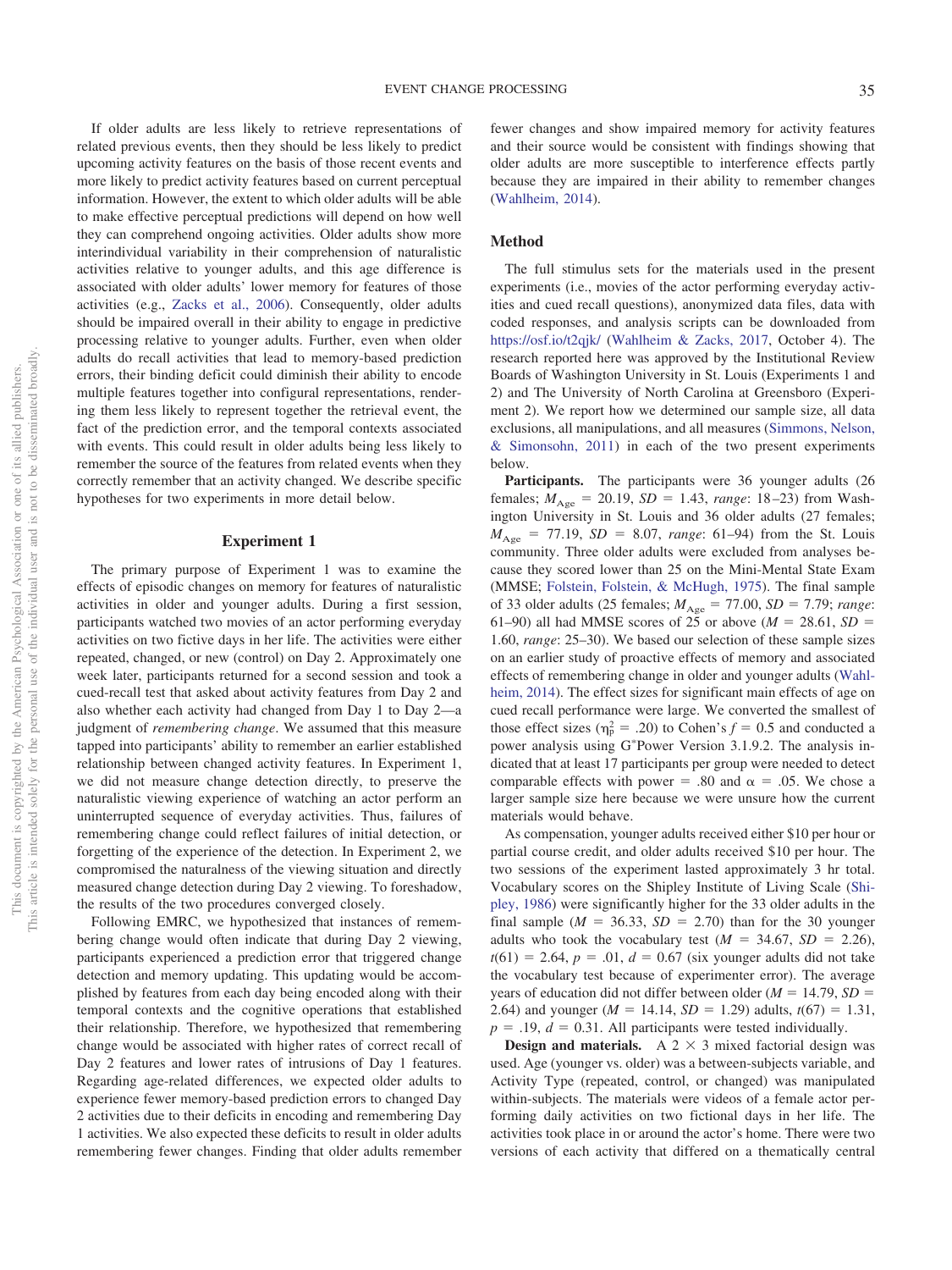feature (see [Figure 2\)](#page-6-0). For some of the activities, the criterial feature that differed between versions was an object that the actor interacted with (e.g., the towel she hung in the bathroom; [Figure 2,](#page-6-0) top panels), whereas for other activities, the criterial feature was the action itself (e.g., the type of exercise she performed on a yoga mat; [Figure 2,](#page-6-0) bottom panels).

The material set consisted of 62 total activities (51 critical; 11 fillers). For the critical activities, 45 included object changes and 6 included action changes. For the filler activities, 10 included object changes and 1 included an action change. Filler activities were interspersed among the critical activities to improve the coherence of action sequences. All filler activities repeated across movies. To counterbalance critical activities across conditions, the 51 critical activities were divided into 3 groups of 17. Each activity appeared once in each condition across three experimental formats. To create the activity type conditions, we varied the versions of activities in the Day 1 movie across three formats, leaving out control activities that only appeared in Day 2, and held constant the version of activities in the Day 2 movie.

Each format of the Day 1 movie depicted the actor performing 45 activities (34 critical; 11 fillers). The durations of the Day 1 movies were 29 min and 15 s (Format 1), 30 min and 14 s (Format 2), and 28 min and 37 s (Format 3). The Day 2 movie depicted the actor performing 62 activities (51 critical; 11 fillers); its duration was 41 min and 24 s. The activity types appeared in fixed-random orders such that no more than three subsequent critical activities

were from the same condition in either movie. The average serial position of critical activities in each movie was equated across conditions to control for serial position effects on memory for activity features.

Sixty-two test cues appeared on the final cued-recall test. Each cue probed participants' memory for the criterial feature of the relevant activity that could have changed (e.g., "What type of towel did the actor hang in the bathroom?").

**Procedure.** Participants completed tasks in two sessions separated by approximately one week. The average delay between sessions ( $M = 7.10$  days,  $SD = 0.63$ , *range*: 6–12) did not differ between older and younger adults. All movies were presented on a computer monitor at a  $1280 \times 720$  aspect ratio. The instructions, movies, and memory test described below were all presented electronically using E-Prime 2 software (Psychology Software Tools, Pittsburgh, PA; [Schneider, Eschman, & Zuccolotto, 2012\)](#page-20-26).

During Session 1, participants first read an instruction screen informing them that they would be presented with two movies depicting an actor perform everyday activities on two fictive days in her life. Participants were told that their task would be to watch the actor and to pay careful attention to her actions. After discussing the task with the experimenter, participants watched the entire Day 1 movie without interruption. Immediately after the Day 1 movie ended, participants were presented with another instruction screen. The instructions informed participants that their next task would be to watch the same actor perform another set of actions

Day 1 Day 2

<span id="page-6-0"></span>

*Figure 2.* Example still frames from changed activities. The left column shows examples of activities from a Day 1 movie, and the right column shows examples of changed versions of those activities that appeared in the Day 2 movie. The top row shows an example of an object change and the bottom row shows an example of an action change. See the online article for the color version of this figure.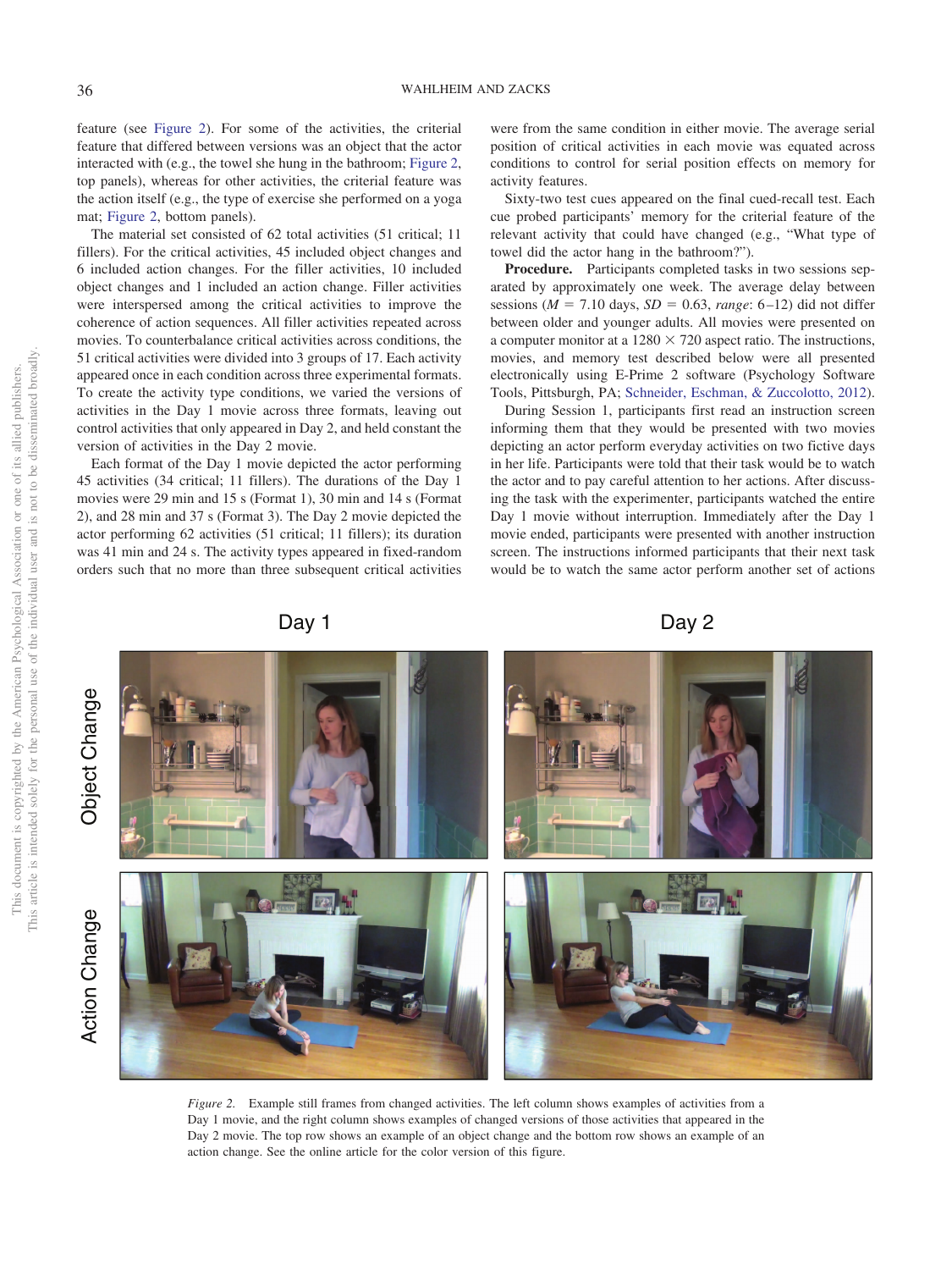that took place during a day later in her week and that they should pay attention to her actions. After reading these instructions, participants watched the Day 2 movie without interruption.

During Session 2, participants first read an instruction screen that described the cued-recall test that they were about to perform. They were informed that their task would be to recall features from the activities that they watched in Session 1 and to identify which of those activities changed between the Day 1 and Day 2 movies. To illustrate the type of changes that participants should identify, two example activities that did not appear in the experiment were shown prior to the test. The first example showed the actor cleaning the kitchen counter with a *washcloth*, and the second example showed the actor cleaning the same counter with a *paper towel*. Test cues for each critical activity (e.g., "What type of towel did the actor hang in the bathroom?") appeared individually in the same order as they appeared in the Day 2 movie. This order was selected to disambiguate activities with similar features using relative temporal information. For each activity, participants were first prompted to recall the Day 2 feature (e.g., "maroon bath towel") by typing their response onto the screen. Next, participants indicated if the activity had changed between movies by pressing the "1" key to indicate "yes" and the "2" key to indicate "no." When participants indicated that an activity had changed, they were prompted to recall the feature from the Day 1 movie (e.g., "white hand towel") by typing their response. Most participants entered their own responses, but some older adults preferred to have the experimenter enter them. The number of older adults who preferred this was not recorded.

After the cued-recall test, all participants completed a computerized version of the Shipley vocabulary test. Older adults completed the MMSE last.

#### **Results and Discussion**

The effects of the experimental manipulations were modeled using linear and logistic mixed effects models, fit with the lme4 package in R [\(Bates, Maechler, Bolker, & Walker, 2015\)](#page-19-23); hypothesis tests were performed using the Anova function of the car package [\(Fox & Weisberg, 2011\)](#page-19-24), and post hoc comparisons using the Tukey method were conducted using the lsmeans package [\(Lenth, 2016\)](#page-19-25). The logistic models operate on log-likelihoods; for data presentation we have converted estimates of cell means and confidence intervals back to probabilities. The level for significance was set at  $\alpha = .05$ .

**Recall performance.** Participants' responses when attempting to recall Day 2 features were classified into four types. As an illustration of these response types, consider an activity in which the actor hung a *white hand towel* on Day 1 and a *maroon bath towel* on Day 2 during the corresponding activity (see [Figure 2\)](#page-6-0). *Day 2 recall* responses were correct descriptions of the criterial activity features in the Day 2 movie (e.g., "she hung a *maroon towel*"). *Day 1 intrusions* for changed activities were responses that included the criterial feature from Day 1 (e.g., "she hung a *small white towel*") instead of the Day 2 feature. Baseline rates for Day 1 intrusions were estimated for repeated and control activities from instances when responses included features that would have appeared in the Day 1 movie had the activity changed. *Ambiguous* responses were correct action descriptions that did not distinguish between days (e.g., "she hung a *towel*"); and *Other Error* responses included both commission errors that did not include criterial features from either day and omitted responses. Note that commission errors sometimes included criterial features from nontarget activities and other times included features that were not associated with an earlier-viewed activity. EMRC does not make any clear predictions regarding Ambiguous and Other Error responses at this point, so we do not report analyses of those responses here. Two raters independently coded responses. Cohen's  $\kappa$  for the initial ratings ( $\kappa = .87$ ,  $p < .001$ ) showed almost perfect agreement between raters [\(Landis & Koch, 1977\)](#page-19-26). Discrepancies were resolved through discussion.

To examine how age and watching Day 1 activities affected memory for Day 2 activities, we computed response probabilities for Day 2 recall and Day 1 intrusions for each activity type separately for older and younger adults. We compared these probabilities for repeated and changed activities with control activities using separate logistic mixed effects models, with Age and Activity Type as fixed effects, and subjects and activities as random effects. Modeling the random effect of activities was especially important when examining conditional probabilities in recall because of the potential for item selection artifacts.

The analysis of correct recall of Day 2 activities [\(Figure 3,](#page-8-0) top panels) revealed that younger adults recalled significantly more activities than older adults,  $\chi^2(1) = 24.01$ ,  $p < .001$ . In addition, repeated activities were remembered best and control activities were remembered worst, leading to a significant main effect of Activity Type,  $\chi^2(2) = 124.31$ ,  $p < .001$ . Post hoc tests showed that, for both age groups, all three activity types differed from each other, smallest *z* ratio = 2.64,  $p = .02$ , with one exception: For older adults, the changed and control activities were not significantly different, *z* ratio = 0.66,  $p = .79$ . Despite this, the Age  $\times$ Activity Type interaction was not significant,  $\chi^2(2) = 1.69$ ,  $p =$ .43. These results suggested that older adults' had a differentially greater memory deficit for changed activities.

The analyses of Day 1 intrusions [\(Figure 3,](#page-8-0) bottom panels) revealed that older adults produced more Day 1 intrusions than younger adults, leading to a significant main effect of Age,  $\chi^2(1) = 4.34$ ,  $p = .037$ . In addition, both age groups produced Day 1 intrusions most often for changed activities and least often for repeated activities, leading to a significant main effect of Activity Type,  $\chi^2(2) = 144.38$ ,  $p < .001$ . The Age  $\times$ Activity Type interaction was not significant,  $\chi^2(2) = 3.09$ ,  $p =$ .21. Post hoc tests showed that, for older adults, all three activity types differed significantly from each other, smallest *z* ratio =  $3.76$ ,  $p < .001$ , and for younger adults, changed activities differed significantly from control and repeated activities, smallest *z* ratio = 5.23,  $p < .001$ , and control activities differed marginally from repeated activities, *z* ratio = 2.06,  $p =$ .098. These results showed that older adults' memory deficit extended to their incorrect recall of nontarget activity features from the Day 1 movie.

**Remembering change.** We assumed that correct classifications of changed activities on the cued-recall test indicated instances for which change was remembered. It is important to note that *remembering* change subsequent to viewing both days, as measured here, is different than *detecting* change during viewing of the changed clip. Here, we assumed that differences in remembering change reflect earlier differences in detecting change that we did not directly measure in Experiment 1. (In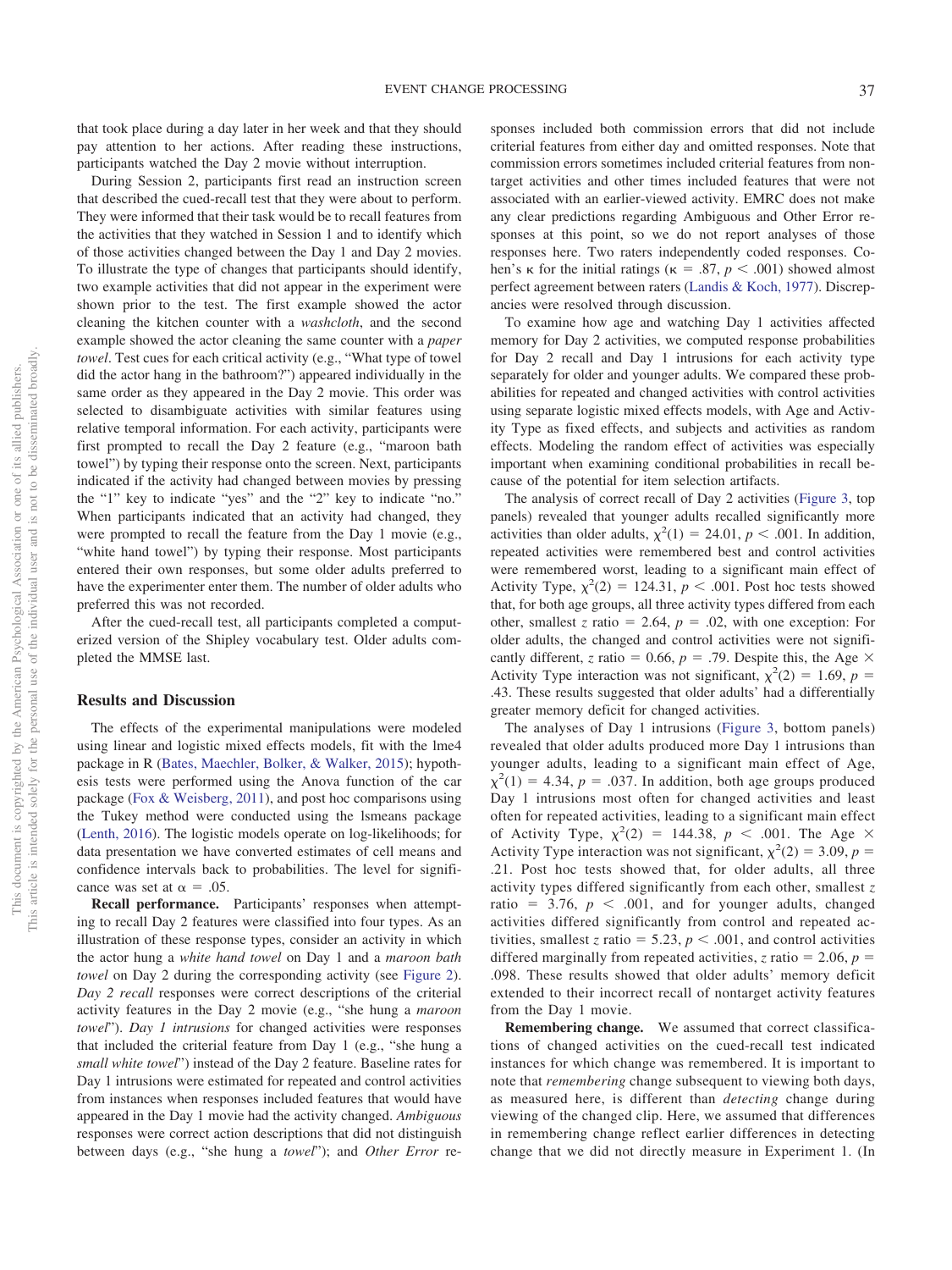

<span id="page-8-0"></span>*Figure 3.* Probabilities of Day 2 correct recall (top panels) and Day 1 intrusions (bottom panels). The areas of conditional points (in green [light gray] and red [dark gray]) indicate probabilities of remembering change (correct classification of changed activities). Green (light gray) points indicate that change was remembered (changed activities were correctly classified) and red (dark gray) points indicate that change was not remembered (changed activities were incorrectly classified). The heights of conditional points indicate probabilities of Day 2 recall and Day 1 intrusions. Error bars are bootstrap 95% confidence intervals. See the online article for the color version of this figure.

Experiment 2, we measured both concurrent change detection and subsequent change remembering.)

[Table 1](#page-9-0) displays the probabilities of participants' classification of activities as having features that changed between the Day 1 and Day 2 movies. The probability of remembering change, as indicated by correct classification of changed activities, was greater than the probabilities of incorrectly classifying repeated and control activities as changed, leading to a significant main effect of Activity Type,  $\chi^2(2) = 462.94$ ,  $p <$ .001. Younger adults classified more activities as changed than older adults, leading to a significant main effect of Age,  $\chi^2(1) = 10.91$ ,  $p < .001$ . A significant Age  $\times$  Activity Type interaction indicated that this difference was greatest for changed activities,  $\chi^2(2) = 21.60$ ,  $p < .001$ . These results showed that younger adults were better able to correctly classify changed activities than older adults, indicating that younger adults remembered more activity changes.

**Day 1 recall when change was remembered.** When participants classified activities as changed on the cued-recall test, they were also prompted to recall the original Day 1 activity features. This measure was included to enable inferences about the extent to which participants earlier encoded changed features from both movies together during Day 2 viewing as part of a configural representation. These responses were coded in the same manner as for Day 2 recall. Two independent raters showed almost perfect agreement in their ratings ( $\kappa = .85, p <$ .001). Discrepancies were resolved through discussion. Consistent with our predictions, correct recall of Day 1 activity features for correctly classified changed activities was significantly lower for older  $(M = .55, CI [.44, .66])$  than younger  $(M = .73, \text{ CI } [.65, .81])$  adults,  $\chi^2(1) = 7.68, p = .006$ . These results suggested that older adults had earlier encoded Day 1 and Day 2 activity features together less effectively than younger adults. However, these results might also suggest that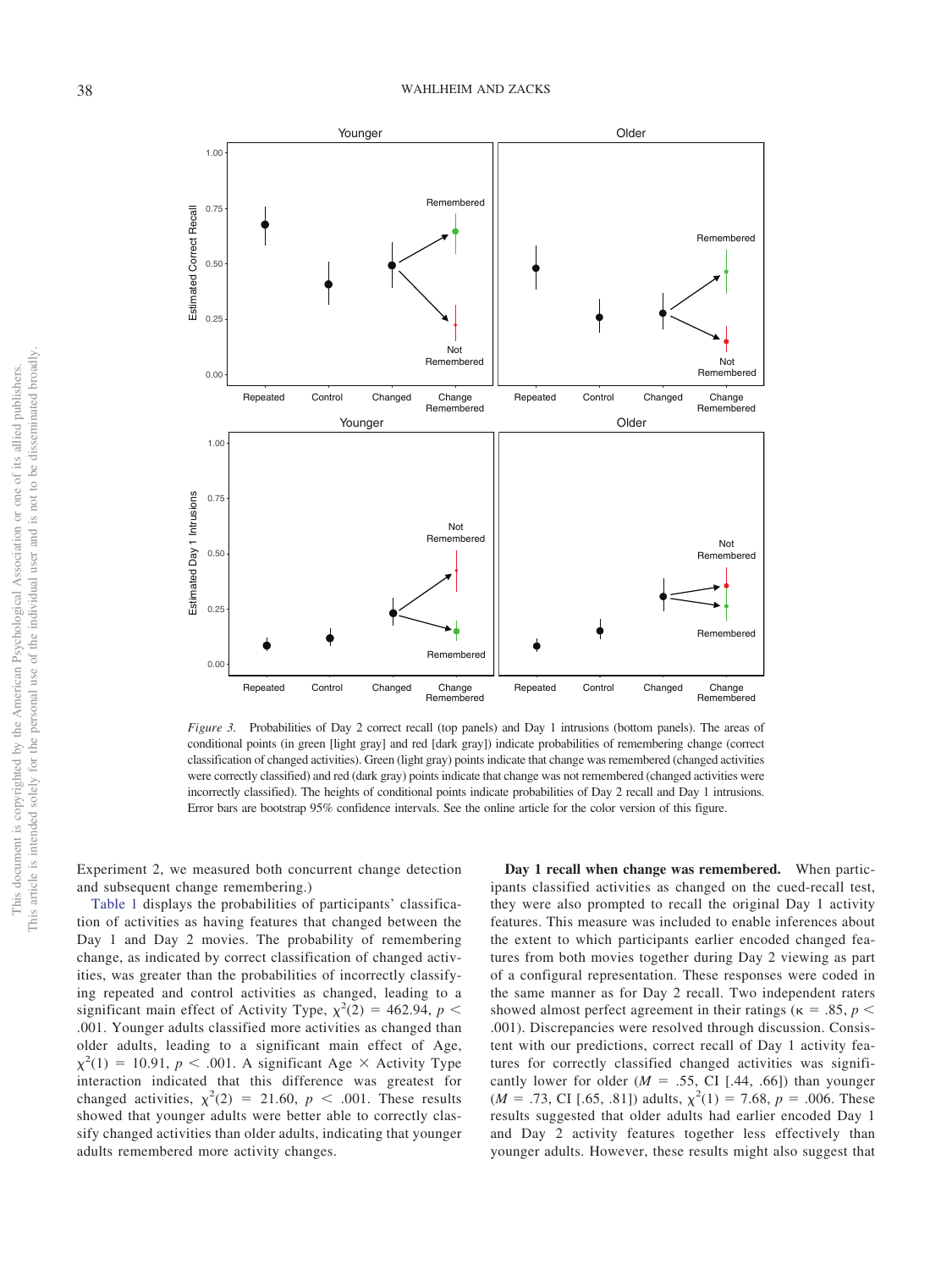<span id="page-9-0"></span>Table 1 *Probabilities of Classifying Activities as Changed on the Cued Recall Test as a Function of Age and Activity Type: Experiment 1*

| Age              | Activity type                        |                                                 |                                              |  |  |
|------------------|--------------------------------------|-------------------------------------------------|----------------------------------------------|--|--|
|                  | Repeated                             | Control                                         | Changed                                      |  |  |
| Younger<br>Older | $.12$ [.08, .15]<br>$.12$ [.09, .16] | $.27$ [ $.21, .33$ ]<br>$.19$ [ $.14$ , $.24$ ] | $.67$ [ $.61, .73$ ]<br>$.45$ [ $.37, .52$ ] |  |  |

*Note*. Probabilities for changed activities are correct classifications that index remembering change, whereas probabilities for repeated and control activities are incorrect classifications that are akin to false alarms. Bootstrap 95% confidence intervals are displayed in brackets.

older and younger adults used different criteria for classifying an activity as changed on some occasions, with older adults potentially being more liberal in their use of that classification.

**Recall of changed activities conditionalized on remembering change.** As described in the Introduction, we expected that correct classification of changed activities (i.e., remembering change) would be associated with enhanced memory for Day 2 activity features. This prediction is based on the assumption of EMRC that remembering change should allow participants to access activity features from both days and the temporal relationship between the activities. We tested this by analyzing correct recall of Day 2 activity features conditionalized on whether changed activities were correctly classified (green [light gray] and red [dark gray] points in [Figure 3\)](#page-8-0). Separate logistic mixed effects models were fit to correct Day 2 recall and Day 1 intrusions, with Age and Remembering Change (correct vs. incorrect classifications of changed activities) as fixed effects, and subjects and activities as random effects. Redundant main effects of age are not reported. We examined associations between remembering change and memory for activity features separately for Day 2 recall and Day 1 intrusions by conditionalizing on whether changed activities were correctly classified.

EMRC predicts that the memorial benefits associated with correct classifications of changed activities (i.e., remembering change) should manifest in better recall of Day 2 features and fewer intrusions of Day 1 features. The analysis of Day 2 recall revealed higher recall of changed activity features when those activities were classified as changed as compared with when they were not, leading to a significant main effect of Remembering Change,  $\chi^2(1) = 111.11$ ,  $p < .001$ . There was no significant Age  $\times$  Remembering Change interaction,  $\chi^2(1) = 0.65$ ,  $p = .42$ . Post hoc tests comparing Day 2 recall for changed activities conditionalized on whether they were classified as changed with Day 2 recall for control activities were conducted next to examine proactive effects of memory. Day 2 recall was significantly higher for correctly classified changed activities than control activities, *smallest* z ratio = 4.33,  $p < .001$ , whereas recall was significantly lower for incorrectly classified changed activities than control activities, *smallest z* ratio = 3.72,  $p < .001$ . These results replicate earlier findings showing proactive facilitation when change was remembered and proactive interference when change was not remembered (e.g., [Wahlheim & Jacoby, 2013\)](#page-20-10).

EMRC also predicts that the memorial differences in Day 2 recall associated with remembering change depend on whether Day 1 features are correctly recalled at test. Correct recall of Day

1 features should lead to proactive facilitation of Day 2 recall by enhancing cue elaboration at test. In contrast, failing to correctly recall Day 1 features should lead to proactive interference either because those features are recalled without source information or because their unconscious evocation exerts interference, perhaps via blocking. The magnitude of such interference should be similar to when change is not remembered. However, this will depend on how often changes are initially detected during encoding and how often change classifications on the cued-recall test reflect guessing. Proactive interference effects should be greater when more changes are detected during encoding but not remembered at test due to more competing responses being strengthened by study phase retrievals during change detection. These effects should also be greater when more classifications at test are based on guessing because those instances should reflect retrieval of competing responses without sufficient diagnostic information about their original source.

To examine the memorial effects associated with remembering change and recall of Day 1 features, Day 2 recall was conditionalized on three forms of remembering change [\(Table 2,](#page-9-1) top rows): correct classification of changed activities (change remembered) and correct recall of Day 1 features, correct classification of changed activities (changed remembered) without recall of Day 1 features, and incorrect classification of change activities (change not remembered). These data were fit with a logistic mixed effects model that included Age and Remembering Change (correctly classified and Day 1 recalled, correctly classified and Day 1 not recalled, and incorrectly classified) as fixed effects, and subjects and activities as random effects. When changed activities were correctly classified, Day 2 recall was higher when Day 1 features were recalled than when Day 1 features were not recalled, leading to a significant main effect of Remembering Change,  $\chi^2(2)$  = 196.33,  $p < .001$ . There was no significant Age  $\times$  Remembering Change interaction,  $\chi^2(2) = 4.25$ ,  $p = .12$ . Post hoc tests revealed no significant differences in Day 2 recall when changed activities were correctly classified without recall of Day 1 features and when changed activities were incorrectly classified, largest  $z$  ratio  $=$ 1.78,  $p = 0.18$ . These results show that enhanced Day 2 recall associated with remembering change depended on correct recall of Day 1 features. This suggests that the benefits associated with

<span id="page-9-1"></span>Table 2

*Probabilities of Day 2 Recall for Changed Activities Conditionalized on Activity Type Classification During the Cued Recall Test and on Day 1 Recall as a Function of Age: Experiments 1 and 2*

|                      |       | Correctly classified                         |                                              |                                             |
|----------------------|-------|----------------------------------------------|----------------------------------------------|---------------------------------------------|
| Experiment           | Age   |                                              | Day 1 recalled Day 1 not recalled classified | Incorrectly                                 |
| Experiment 1 Younger |       | $.84$ [.77, .91]                             | $.20$ [ $.10, .29$ ]                         | $.20$ [.12, .28]                            |
| Experiment 2 Younger | Older | $.71$ [ $.59, .83$ ]<br>$.86$ [ $.80, .93$ ] | $.22$ [ $.12$ , $.32$ ]<br>$.33$ [.19, .47]  | $.14$ [.08, .20]<br>$.40$ [ $.29$ , $.51$ ] |
|                      | Older | $.64$ [.51, .77]                             | $.30$ [.17, .43]                             | $.26$ [.17, .34]                            |

*Note*. We assume that correct classifications of changed activities (correctly classified) reflect remembering that activity features changed from Day 1 to Day 2, and incorrect classifications of changed activities (incorrectly classified) reflect a lack of remembering that activity features changed. Bootstrap 95% confidence intervals are displayed in brackets.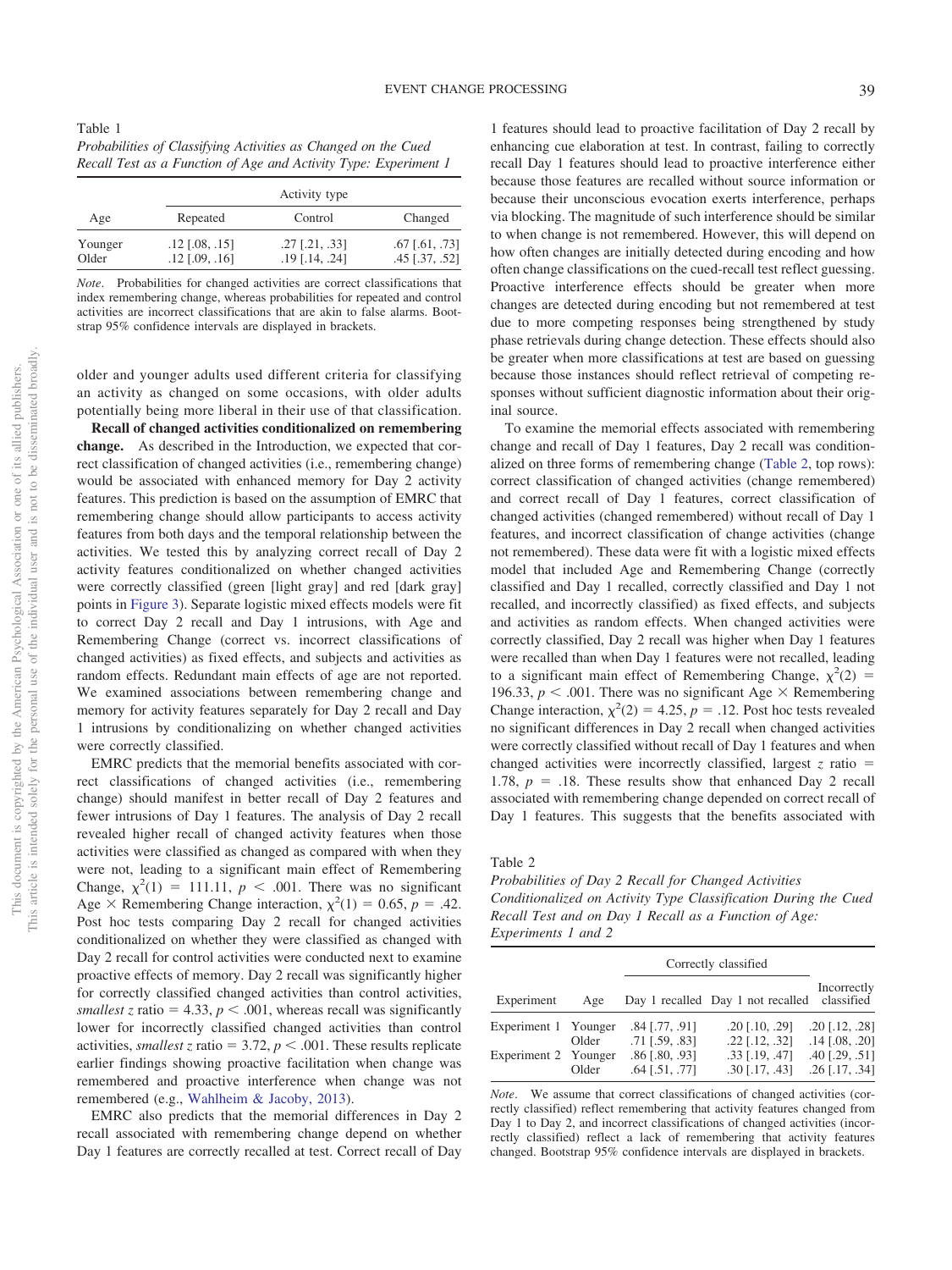remembering change depend on participants being able to access multiple elements of configural representations formed during Day 2 viewing.

The analysis of Day 1 intrusions (see [Figure 3\)](#page-8-0) revealed fewer intrusions when changed activities were correctly classified as compared with when they were incorrectly classified, leading to a significant main effect of Remembering Change,  $\chi^2(1) = 36.86$ ,  $p \leq 0.001$ . The reduction in Day 1 intrusions associated with remembering change was greater for younger than older adults, resulting in a significant Age  $\times$  Remembering Change interaction,  $\chi^2(1) = 11.73$ ,  $p < .001$ . The smaller benefits obtained for older adults likely reflected a combination of their less effective formation of configural representations during Day 2 viewing and greater tendency to classify activities as changed based on nondiagnostic information.

**Summary.** The Day 2 recall results showed that repeated viewing of the same event increased performance relative to watching an event once, and that changing a central event feature was associated with proactive facilitation when the change was remembered and proactive interference when the change was not remembered. In contrast, remembering change was associated with lower Day 1 intrusion rates. The proactive facilitation in Day 2 recall reflected instances when both change was remembered and Day 1 features were recalled. EMRC predicts this, because Day 2 recall should be facilitated by the elaborative encoding that occurs when configural representations are formed as a result of encoding detected changes. In addition, later recall of Day 2 features should also benefit from the additional cue elaboration afforded by remembering change and recall of Day 1 features. According to EMRC, a crucial stage leading to a configural representation being available during final recall is experiencing a prediction error due to the changed feature on Day 2 being different from the Day 1 feature that is expected on the basis of episodic retrieval. However, this experiment did not include a direct measure of change *detection,* only remembering change. This precluded an examination of the role of change detection in forming configural representations. Consequently, we conducted Experiment 2 to obtain a direct measure of change detection and to attempt a replication of the findings in Experiment 1.

### **Experiment 2**

Experiment 1 showed proactive facilitation in memory for changed activity features for both age groups when change was remembered and the earlier features could be recalled. This finding is consistent with earlier studies (e.g., [Jacoby et al., 2015;](#page-19-9) [Wahl](#page-20-18)[heim, 2014\)](#page-20-18) as well as our a priori predictions. However, to preserve uninterrupted viewing of the Day 2 movie in Experiment 1, we did not distinguish the effects of detecting a change from the effects of later remembering that a change had occurred. In Experiment 2, we did so by adding a direct measure of change detection after the presentation of each individual Day 2 activity. We also included an approximately 1-week delay between viewing of the Day 1 and Day 2 movies, because pilot testing showed that participants detected nearly every change when the two movies were shown consecutively in the same session. Thus, there were three sessions, each separated by approximately one week: Day 1 viewing, Day 2 viewing with a change detection task, and cued recall with a remembering change task.

The measure of remembering change that we included on the final cued-recall test was modified slightly to more precisely examine participants' ability to classify activity types. Rather than just asking whether the feature in question had changed from Day 1 to Day 2, we asked participants to classify each item as repeated, changed, or new. We included this three-alternative judgment for both Session 2 (change detection judgments) and Session 3 (change remembering judgments). Finally, we examined participants' metaawareness of their classification accuracy by asking them to make confidence judgments for those classifications. Older adults are typically impaired in their metacognitive monitoring of recollective information (for a review, see [Dodson,](#page-19-27) [2017\)](#page-19-27), and the inclusion of confidence judgments allowed us to assess whether this deficit extends to activity type classifications, which are likely to often be recollective experiences.

Consistent with predictions of EMRC, we expected that the retrieval processes that enable change detection during Day 2 viewing would allow participants to encode Day 1 and 2 features within configural representations. Consequently, later accessing those representations via remembering change should be associated with enhanced Day 2 recall. However, the retrieval of Day 1 features during Day 2 viewing that enables change detection should increase the accessibility of Day 1 features. This would make Day 1 features more competitive on a later test when recollective processes cannot be deployed to oppose the increased strength of those features. This leads to the prediction that Day 2 recall will be enhanced when change is detected and remembered, but impaired when change is detected but not remembered. Conversely, this hypothetical improvement in memory for temporal relationships should result in Day 1 intrusion rates being lower when change is detected and remembered, and higher when change is detected but not remembered. This trade-off should determine overall levels of recall performance, and also determine the degree of older adults' differential deficit for changed activity features.

Based on the fact that older adults have impaired encoding of event structure [\(Kurby & Zacks, 2011;](#page-19-16) [Zacks et al., 2006\)](#page-20-6), we expected that older adults would detect relationships between activities during Day 2 viewing less accurately than younger adults. This should result in older adults detecting and remembering fewer changes and recalling Day 1 features less often when correctly classifying changed activities. These age-related deficits should then have detrimental consequences for Day 2 recall, which would partly contribute to a differential deficit in recall of changed activity features. Finally, this constellation of age-related deficits associated with poorer memory accuracy might also have consequences for metacognitive awareness of the accuracy of activity classifications. The classification of the relationships between activities on separate episodes should mostly rely on recollection-based retrieval, as these classifications will be informed by memory for event features and their origins. In addition, older adults often show poorer metacognitive accuracy when metacognitive judgments are primarily based on recollective processes (for a review, see [Dodson,](#page-19-27) [2017\)](#page-19-27). This leads to the prediction that older adults should show poorer metacognitive accuracy in their confidence judgments to the extent that accurate activity type classifications require recollection of earlier event features.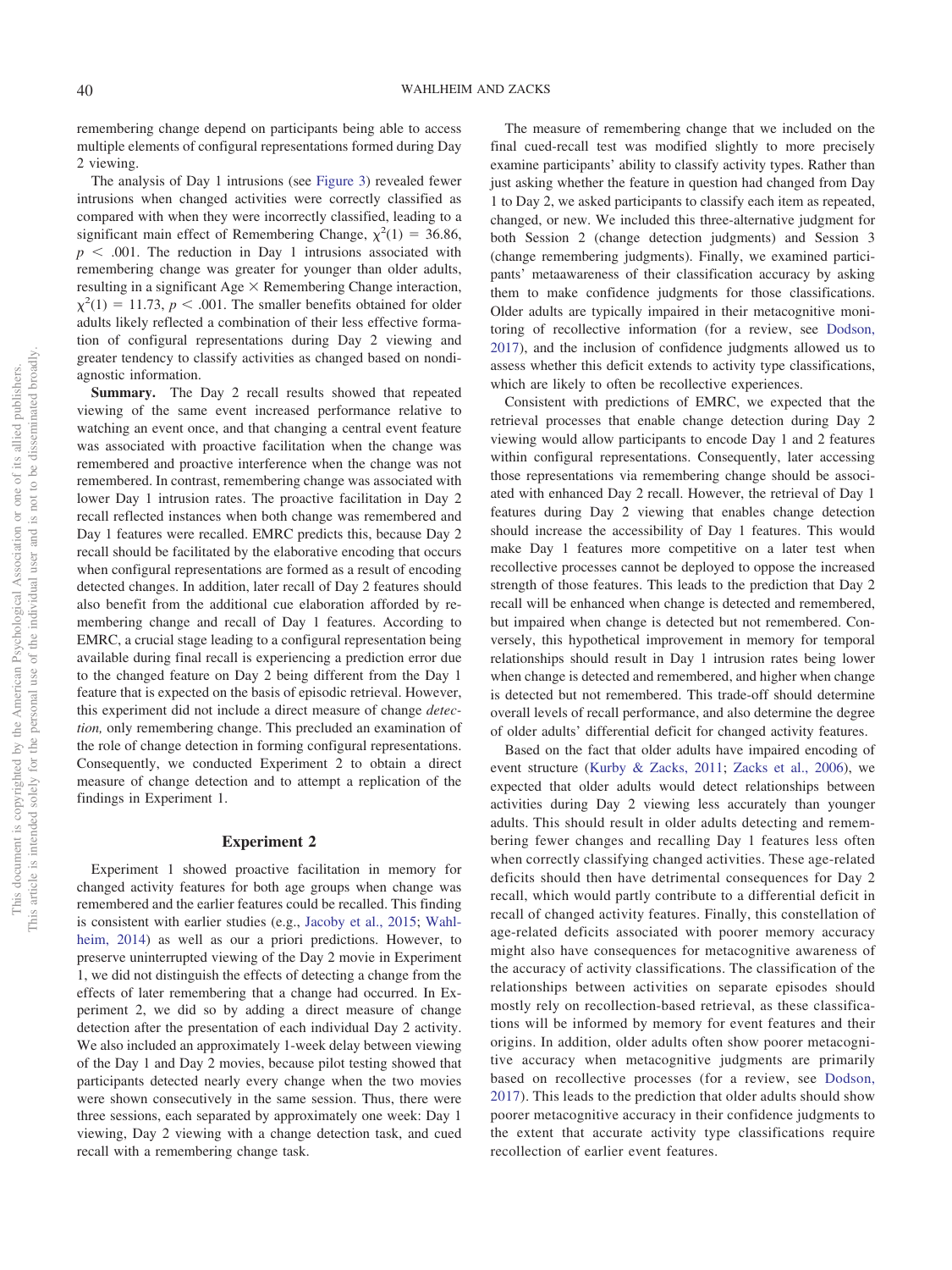Participants. We initially planned to collect data from at least 36 participants per age group to match the sample sizes used in Experiment 1. We scheduled appointments for more than 36 younger adults anticipating that some would drop out before completing all three sessions. The entire sample of younger adults included 44 participants from Washington University in St. Louis. However, data from six younger adults were excluded from analyses because five participants did not complete all three sessions, and the computer malfunctioned for one participant. The final younger adult sample included 38 participants (23 females;  $M_{\text{Age}} = 19.84, SD = 1.26, range: 18–23$ ). We recruited a total of 37 older adult participants from the Greensboro, NC community. Data from one older adult were excluded because the computer malfunctioned. The final older adult sample included 36 participants (20 females;  $M_{\text{Age}} = 70.22$ ,  $SD = 2.88$ , *range*: 65–75). All the older adults had MMSE scores of 25 or above  $(M = 28.44,$ *SD* - 1.25, *range*: 25–30).

As compensation, younger adults received partial course credit and older adults received \$10 per hour. The experiment lasted approximately 3 hr total. Vocabulary scores were significantly higher for older  $(M = 34.97, SD = 3.44)$  than younger  $(M =$ 33.50,  $SD = 2.24$ ) adults,  $t(72) = 2.19$ ,  $p = .03$ ,  $d = 0.51$ . In addition, the average years of education were significantly higher for older ( $M = 15.97$ ,  $SD = 2.10$ ) than younger ( $M = 13.50$ ,  $SD =$ 1.23) adults,  $t(72) = 6.22$ ,  $p < .001$ ,  $d = 1.43$ . All participants were tested individually.

**Design and materials.** The design and materials were identical to Experiment 1, except that the Day 2 movies appeared as individual clips so that participants could classify the type of activity after each. The duration of each activity varied widely  $(M = 38.23 \text{ s}, SD = 25.86 \text{ s}, range: 4-109 \text{ s}).$ 

**Procedure.** The procedure maintained most of the key elements of Experiment 1, but Experiment 2 added an overt measure of change *detection* during Day 2 viewing and an additional session. The delays between each of the three sessions were approximately one week  $(M = 7.16 \text{ days}, SD = 1.17, range$ : 6 –17) and did not differ between age groups.

During Session 1, participants read instructions describing the Day 1 movie that they would be watching. Participants were instructed to pay attention to the actions performed by the actor. Prior to watching the Day 1 movie, participants watched an example activity of the sort the actor would perform. In this activity, the actor cleaned the kitchen counter with a *washcloth*. Participants then watched the Day 1 movie uninterrupted.

During Session 2, participants read instructions describing the relationship between the activities they watched in the Day 1 movie and the activities that they would be watching in the Day 2 movie. They were also instructed that their task would be to indicate how Day 2 activities related to Day 1 activities (repeated, changed, or new). To clarify the activities that should be classified as changed, participants were shown the example activity from Session 1 followed by another version of that activity showing the actor cleaning the kitchen counter with a *paper towel* (instead of a *washcloth*). The Day 2 activities then appeared as individual clips. After each clip, participants classified the type of activity. Participants classified activities as *repeated* by pressing the "1" key, as *changed* by pressing the "2" key, and as *new* by pressing the "3" key. Participants also rated their confidence in their classifications on a scale from 1 (*not confident*) to 5 (*very confident*) by pressing the corresponding key. They were encouraged to use the full range of the scale. Finally, after classifying an activity as changed, participants were prompted to recall the original Day 1 feature by typing their responses on to the screen.

During Session 3, participants completed a cued-recall test of Day 2 activity features similar to Experiment 1. However, as in Session 2: activity type classifications included three alternatives, participants made confidence judgments for those classifications, and participants recalled Day 1 features after each activity that they classified as changed. After the cued-recall test, all participants completed a computerized version of the Shipley vocabulary test. Older adults completed the MMSE last.

#### **Results and Discussion**

**Recall performance.** Recall responses were coded in the same manner as Experiment 1. Two raters initially showed substantial agreement in their classifications,  $\kappa = .67$ ,  $p < .001$ . Disagreements were resolved by discussion. Day 2 recall and Day 1 intrusions were compared for each activity type for both age groups (see [Figure 4\)](#page-12-0) using the same logistic mixed effects models as in Experiment 1.

Day 2 recall performance was higher for younger than older adults, leading to a significant main effect of Age,  $\chi^2(1) = 42.05$ ,  $p < .001$ . Recall was highest for repeated activities for both age groups, whereas recall of control activities was the lowest for younger but not older adults. This led to a significant main effect of Activity Type,  $\chi^2(2) = 115.45$ ,  $p < .001$ , that was qualified by a significant Age  $\times$  Activity Type interaction,  $\chi^2(2) = 7.70$ ,  $p =$ .02. Post hoc tests indicated that recall differed across all three activity types, smallest *z* ratio = 2.86,  $p = .01$ , with one exception: For older adults, recall was not significantly different between changed and control activities,  $z$  ratio = 1.06,  $p = .54$ . These results show that older adults experienced a differential deficit in memory for changed activity features, replicating results from Experiment 1. However, the statistical evidence is stronger in this case due to the significant interaction.

As in Experiment 1, Day 1 intrusions for changed activities reflected activity features that appeared during Day 1 being incorrectly recalled as appearing on Day 2. In addition, Day 1 intrusions for repeated and control activities were baseline estimates of the extent to which features that could have appeared on Day 1 were recalled. Older adults produced more Day 1 intrusions than younger adults, leading to a significant main effect of Age,  $\chi^2(1) = 24.50, p < .001$ . These intrusions were produced most often for changed activities and least often for repeated activities, leading to a significant main effect of Activity Type,  $\chi^2(2)$  = 58.97,  $p < .001$ . The Age  $\times$  Activity Type interaction was not significant,  $\chi^2(2) = 0.61$ ,  $p = .74$ . Post hoc tests showed significantly more intrusions for changed than for repeated activities, smallest *z* ratio = 3.83,  $p < .001$ , whereas the difference between all other pairwise comparisons was marginally significant, smallest *z* ratio = 2.06,  $p = 0.099$ . The failure to replicate the significantly higher intrusion rate for changed than control activities in Experiment 1 was likely due to the longer interval between movies in Experiment 2 creating more differentiation between sources,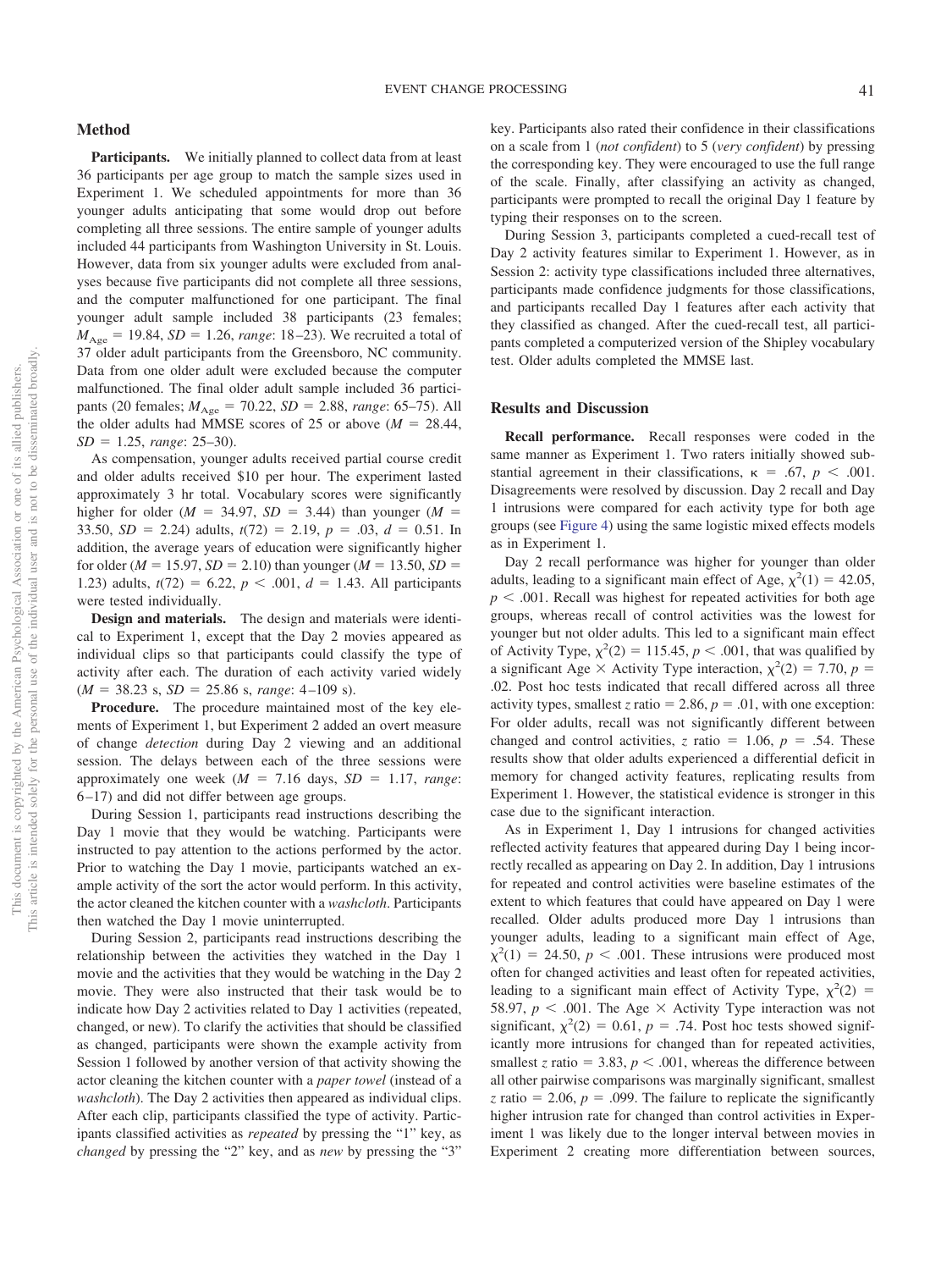

<span id="page-12-0"></span>*Figure 4.* Probabilities of Day 2 correct recall (top panels) and Day 1 intrusions (bottom panels). The areas of conditional points (in green [light gray] and red [dark gray]) for changed activities refer to probabilities of change detection (correct classification of changed activities during Day 2 viewing) and remembering change (correct classification of changed activities during the cued-recall test). Green (light gray) points correspond to detected or remembered changes (correctly classified changed activities), whereas red (dark gray) points correspond to changes that were not detected or remembered (incorrectly classified changed activities). The heights of conditional points indicate probabilities of Day 2 recall and Day 1 intrusions. Error bars are bootstrap 95% confidence intervals. See the online article for the color version of this figure.

which would reduce the interference caused by Day 1 activity features.

**Activity type classifications (detecting and remembering change).** Four older adults were excluded from the following analyses because inspection of their data suggested that they did not understand the activity type classification instructions. One participant appeared to have mis-mapped the response keys, confusing changed and control activities, whereas the other three participants never used the "new" classification. [Table 3](#page-13-0) displays the probabilities of correct classifications for activity types during the Detection Phase in Session 2 (top rows) and the Cued Recall Test in Session 3 (bottom rows). Note that these data are displayed differently from the comparable analyses in Experiment 1 because including all three response options in Experiment 2 allowed us to assess classification accuracy for each activity type. The data from each session were fit with

separate logistic mixed effects models with Age and Activity Type as fixed effects, and subjects and activities as random effects.

The analyses of classification accuracy during Session 2 showed that younger adults classified activity types more accurately than older adults, leading to a significant main effect of Age,  $\chi^2(1)$  = 51.62,  $p < .001$ . There was also a significant effect of Activity Type,  $\chi^2(2) = 225.86$ ,  $p < .001$ , and a significant Age  $\times$  Activity Type interaction,  $\chi^2(2) = 18.35$ ,  $p < .001$ . Post hoc tests showed that for younger adults, correct classification of repeated and control activities was not significantly different,  $z$  ratio = 1.82,  $p = 0.16$ , whereas correct classification was significantly higher for repeated and control than changed activities, smallest  $z$  ratio  $=$ 9.36,  $p < .001$ . For older adults, correct classification was significantly higher for repeated than control and for control than changed activities, smallest *z* ratio = 3.71,  $p < .001$ .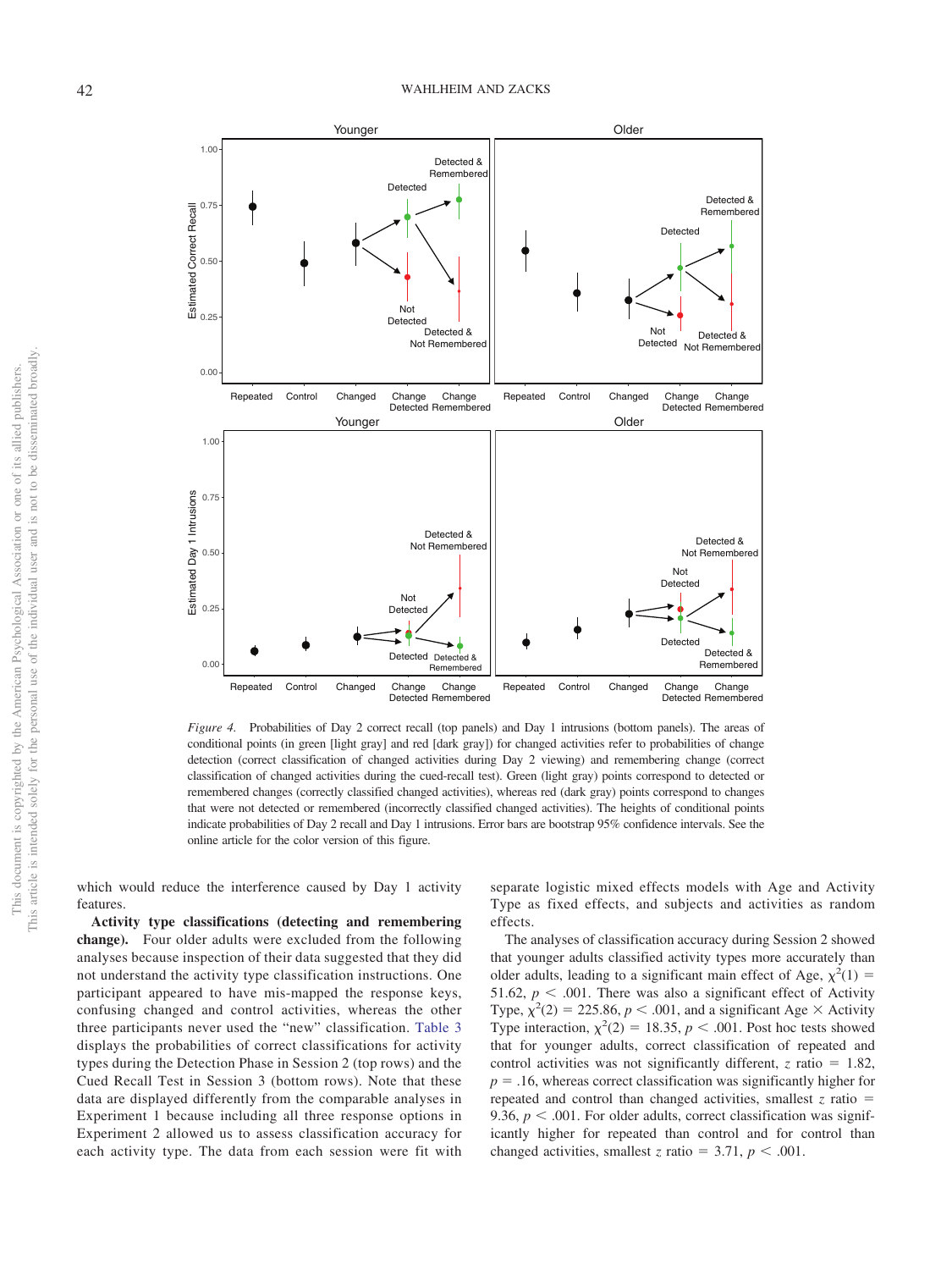<span id="page-13-0"></span>Table 3 *Probabilities of Correct Activity Type Classification as a Function of Phase, Age, and Activity Type: Experiment 2*

|                                                                    |                                      | Activity type                                          |                                                                                                                                                           |         |
|--------------------------------------------------------------------|--------------------------------------|--------------------------------------------------------|-----------------------------------------------------------------------------------------------------------------------------------------------------------|---------|
| Phase                                                              | Age                                  | Repeated                                               | Control                                                                                                                                                   | Changed |
| Detection phase<br>(Session 2)<br>Cued recall phase<br>(Session 3) | Younger<br>Older<br>Younger<br>Older | $.82$ [.79, .86]<br>.74 [.69, .79]<br>$.81$ [.76, .85] | $.86$ [.83, .89] $.58$ [.52, .63]<br>$.63$ [.58, .69] .43 [.38, .49]<br>$.59$ [.53, .65] $.54$ [.48, .60]<br>.67 [.61, .73] .35 [.29, .42] .40 [.34, .47] |         |

*Note*. Bootstrap 95% confidence intervals are displayed in brackets.

The analyses of classification accuracy during Session 3 also showed that younger adults classified activity types more accurately than older adults, leading to a significant effect of Age,  $\chi^2(1) = 43.80, p < .001$ . There was also a significant effect of Activity Type,  $\chi^2(2) = 206.19$ ,  $p < .001$ , showing that classification accuracy was significantly higher for repeated than control and changed activities, smallest *z* ratio =  $12.98$ ,  $p < .001$ , and not significantly different between control and change activities, *z* ratio = 0.23,  $p = .97$ . The Age  $\times$  Activity Type interaction was marginally significant,  $\chi^2(2) = 5.46$ ,  $p = .07$ .

Together, the analyses from Sessions 2 and 3 showed that older adults were less accurate at detecting and remembering changed activities relative to younger adults. These results also showed that older adults were generally impaired in their ability to classify activity types. EMRC does not make any predictions about whether (or how) these age-related deficits should differ across activity types, so we do not have a clear interpretation for the interactions obtained above.

**Day 1 recall for activities remembered as changed (session 3).** When participants indicated that an activity changed between days on the recall test, they were also prompted to recall the original Day 1 features. Similar to Experiment 1, this measure was used to make inferences about the extent to which participants encoded changed features from both movies as part of configural representations. Responses were coded in the same manner as Experiment 1, and raters showed almost perfect agreement in their initial ratings ( $\kappa = .81$ ,  $p < .001$ ). Discrepancies were resolved through discussion. Replicating Experiment 1, older adults' episodic memory deficit resulted in their recalling fewer Day 1 features after classifying activities as changed on the cued-recall test. Correct Day 1 recall for changed activities classified as such was significantly lower for older  $(M = .51, CI [.41, .62])$  than younger  $(M =$ .75, CI [.68, .83]) adults,  $\chi^2(1) = 18.38$ ,  $p < .001$ . These results provide further evidence that the quality of configural representations was poorer for older than younger adults, and also suggested that both age groups differed somewhat in the bases for their classifications, with older adults presumably relying on nondiagnostic information more often than younger adults.

**Recall of changed activities conditionalized on detecting and remembering change.** As described above, EMRC predicts that correct classification of changed activity features on both Session 2 (detecting change) and Session 3 (remembering change) will be associated with better recall of Day 2 activity features and lower rates of Day 1 intrusions. This was based on two assumptions: First, detecting change should enable participants to elaborate their encoding by integrating activity features from both movies together as part of configural representations. Second, remembering change should elaborate retrieval cues to improve access to the contents of those representations. Thus, successful detection and remembering of change should result in proactive facilitation in Day 2 recall and fewer intrusions of Day 1 features. When change cannot be remembered, earlier detection of change enabled by retrieving Day 1 features during Day 2 viewing should result in more competition from Day 1 features on the cued-recall test because the source of those features will less often be recollected. This should result in proactive interference effects that reduce Day 2 recall accuracy and increase rates of intrusions from Day 1 features. To test this prediction, we conditionalized recall performance on whether changed activities were correctly classified in Sessions 2 and 3 (green [light gray] and red [dark gray] points in [Figure 4\)](#page-12-0). We fitted logistic mixed effects models to Day 2 recalls and Day 1 intrusions with Detecting Change, Remembering Change, and Age as fixed effects, and subjects and activities as random effects. We do not report main effects of age that are redundant with earlier analyses.

The analyses of Day 2 recall [\(Figure 4,](#page-12-0) top panels) revealed significant main effects of Detecting Change,  $\chi^2(1) = 10.61$ ,  $p =$ .001, and Remembering Change,  $\chi^2(1) = 25.02, p < .001$ , as well as a significant Detecting Change  $\times$  Remembering Change interaction,  $\chi^2(1) = 10.65$ ,  $p = .001$ . The interaction showed that recall performance associated with correct classification of changed activities during Day 2 viewing (change detection) depended on whether participants correctly classified changed activities during the cued-recall test (remembering change). Specifically, Day 2 recall was higher when changed activities were correctly classified during Day 2 viewing and during the cued-recall test relative to when changed activities were only correctly classified during Day 2 viewing, *z* ratio =  $6.26$ ,  $p < .001$ . In contrast, when changed activities were incorrectly classified during Day 2 viewing, Day 2 recall did not differ depending on the accuracy of activity type classification on the cued-recall test, *z* ratio = 1.01,  $p = .31$ . Consequently, Day 2 recall for incorrectly classified changed activities is not further conditionalized on classification accuracy on the cued-recall test in [Figure 4](#page-12-0) for ease of visualization. These effects were comparable for both age groups, as the Age variable did not enter into any significant interactions, largest  $\chi^2(1) = 1.32$ ,  $p = .25$ .

Post hoc tests comparing Day 2 recall of control activities with changed activities that were correctly classified during Day 2 viewing conditionalized on classification accuracy during the cued-recall test were conducted next to examine potential differences in proactive effects of memory. For both age groups, Day 2 recall was significantly higher for changed activities correctly classified at test than for control activities, smallest  $z$  ratio = 3.36,  $p = .002$ , whereas recall was significantly lower for changed activities incorrectly classified at test than for control activities for older adults, *z* ratio = 2.59,  $p = .026$ , but not younger adults, *z* ratio =  $1.76$ ,  $p = .183$ . These results were consistent with earlier findings showing proactive facilitation associated with remembering change for both age groups and proactive interference associated with remembering change for older adults. The finding that younger adults did not show proactive interference when they incorrectly classified changed activities during the cued-recall test may have resulted from too few observations to detect differences in cued recall performance. However, the increased temporal sep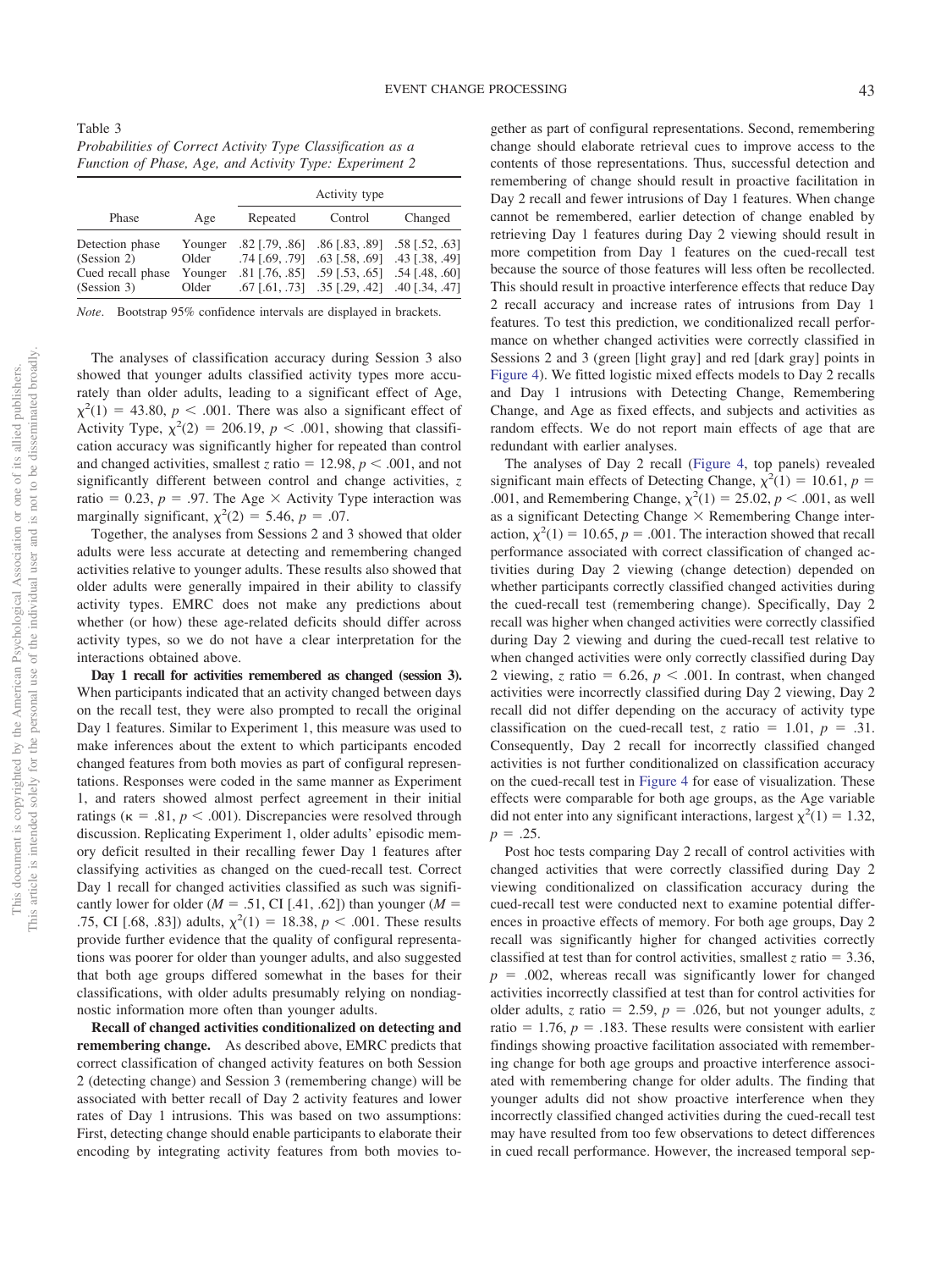aration between movies in this experiment relative to Experiment 1 (i.e., approximately one week vs. a few minutes) could have reduced the competition between event representations here relative to Experiment 1. We return to this issue in the General Discussion.

Similar to Experiment 1, we also examined whether the associations among detecting change, remembering change, and Day 2 recall depended on Day 1 features being correctly recalled when change was remembered. As described earlier, the idea is that correct recall of Day 2 features should be heightened because retrieval of both the fact of the change and the Day 1 features along with their temporal context should effectively cue retrieval of Day 2 features. To examine this, we analyzed Day 2 recall of changed activities that were correctly classified during Day 2 viewing (changes detected) conditionalized on classification accuracy during the cued-recall test and Day 1 recall [\(Table 2,](#page-9-1) bottom rows). These data were fit with a mixed effects model that included Age and Remembering Change (correctly classified and Day 1 recalled, correctly classified and Day 1 not recalled, incorrectly classified) as fixed effects, and subjects and activities as random effects.

This analysis revealed a significant effect of Remembering Change,  $\chi^2(2) = 113.35$ ,  $p < .001$ , and a significant Age  $\times$ Remembering Change interaction,  $\chi^2(2) = 6.30$ ,  $p = .04$ . These results showed that the memory enhancement in Day 2 recall associated with remembering change was only obtained when Day 1 features were correctly recalled. This advantage was greater for younger than older adults. This age difference could reflect younger adults forming higher quality configural representations when detecting change, resulting from older adults' well established deficits in encoding and associative binding. For both age groups, correct Day 2 recall did not differ when changed activities were correctly classified during cued recall and Day 1 features were not recalled compared with when changed activities were incorrectly classified during cued recall, largest *z* ratio =  $1.09$ ,  $p =$ .52. Consistent with Experiment 1, these results suggest that the memorial benefits associated with remembering change depended on Day 1 features being correctly recalled. As compared with Experiment 1, these results provide more direct evidence that proactive facilitation in memory for changed activity features is associated with correctly detecting and remembering that those activities changed.

The analyses of Day 1 intrusions [\(Figure 4,](#page-12-0) bottom panels) revealed no significant effect of Detecting Change,  $\chi^2(1) = 1.97$ ,  $p = .16$ , a significant effect of Remembering Change,  $\chi^2(1) =$ 23.68,  $p < .001$ , and a significant Detecting Change  $\times$  Remembering Change interaction,  $\chi^2(1) = 9.74$ ,  $p = .002$ . The interaction showed that the rate of Day 1 intrusions on changed activities that were correctly classified during Day 2 viewing also depended on whether changes were also correctly classified during the cuedrecall test. When changed activities were correctly classified during Day 2 viewing, the rate of Day 1 intrusions was significantly lower for those activities than when they were correctly rather than incorrectly classified during the cued-recall test,  $z$  ratio = 4.68,  $p < .001$ . In contrast, when changed activities were incorrectly classified during Day 2 viewing, the rate of Day 1 intrusions did not differ depending on whether those activities were correctly classified during the cued-recall test,  $z$  ratio = 0.83,  $p = .41$ . Consequently, rates of Day 1 intrusions when changed activities were incorrectly classified during Day 2 viewing are not conditionalized on classification accuracy during the cued-recall test in [Figure 4](#page-12-0) for ease of visualization. These effects were comparable for both age groups, as the Age variable did not enter into any significant interactions, largest  $\chi^2(1) = 1.98$ ,  $p = .15$ . These results show that remembering change facilitated memory for the source of Day 1 features.

**Confidence judgments for activity type classifications.** [Figure 5](#page-15-0) displays the mean confidence judgments for activity type classifications in Sessions 2 and 3. The primary interest was whether participants' confidence judgments discriminated between correct and incorrect classifications of activity types (i.e., monitoring resolution). Each participant's confidence judgments were first *z*-scored because participants could use the confidence scales differently. Then, confidence *z*-scores were submitted to multilevel linear models with Age, Activity Type, and Classification Accuracy as fixed effects, and activity as a random intercept, and a random slope of accuracy by subject (to model the fact that monitoring resolution might vary by subject). In this analysis, better monitoring resolution is reflected in a larger effect of classification accuracy on confidence. That is, to the extent that one is aware of one's classification accuracy, confidence should be higher for correct than incorrect classifications. Thus, one critical test is the main effect of accuracy on *z*-scored confidence. The other critical test is the interaction of accuracy with age, which indicates whether monitoring resolution differed between older and younger adults. These two tests are reported for classifications made in Sessions 2 and 3.

The mean confidence ratings shown in [Figure 5](#page-15-0) indicate that younger adults had good monitoring resolution, which was better than that of older adults. For classifications given during Session 2, this led to a large effect of accuracy on z-scored confidence,  $\chi^2(1)$  = 137.1, *p* < .001, and a significant Age × Accuracy interaction,  $\chi^2(1) = 12.9$ ,  $p < .001$ . Both patterns held true for judgments made during Session 3: a significant main effect of Accuracy,  $\chi^2(1) = 164.2$ ,  $p < .001$ , and a significant Age  $\times$ Accuracy interaction,  $\chi^2(1) = 25.0, p < .001$ . These results are consistent with findings showing age-related deficits in monitoring accuracy in tasks involving recollective processes (for a review, see [Dodson, 2017\)](#page-19-27).

**Summary.** Experiment 2 extended the results of Experiment 1 by showing proactive facilitation in recall of Day 2 features when change was detected and remembered, and proactive interference when change was detected but not remembered. Conversely, Day 1 intrusion rates were higher when change was detected but not remembered relative to when change was detected and remembered. These results confirm the prediction of EMRC that the effects of detecting change should depend on whether change is later remembered, as remembering change enables access to representations that include diagnostic information regarding the temporal relationship between changed activity features. Experiment 2 also replicated the finding in Experiment 1 that older adults' experienced a differential deficit in impaired recall of changed activities. According to EMRC, this deficit was partly attributable to older adults detecting and remembering fewer changes. Finally, both age groups could monitor the accuracy of their activity type classifications reasonably well, but older adults showed impaired resolution. These results are consistent with a larger literature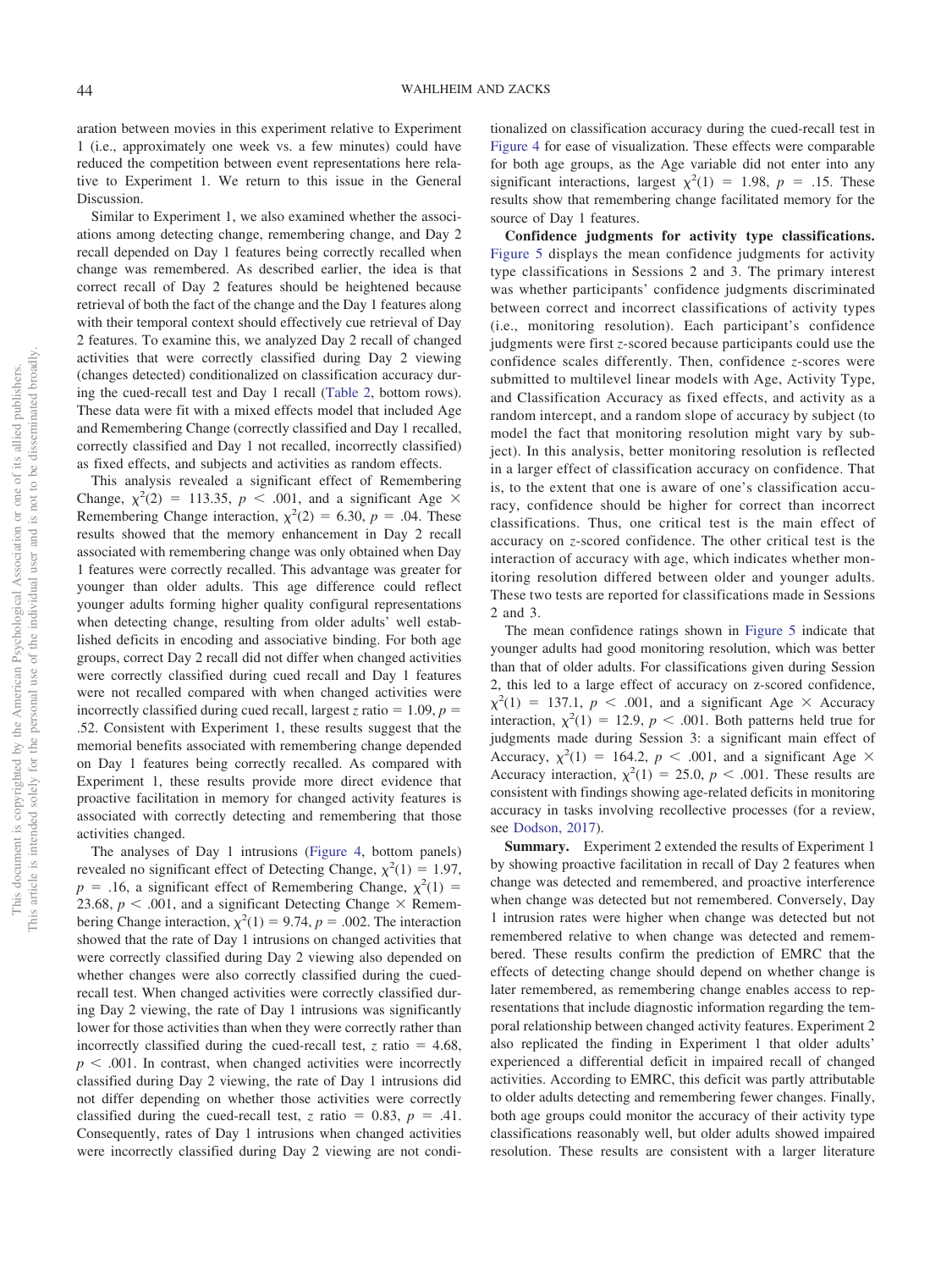

<span id="page-15-0"></span>*Figure 5.* Mean confidence judgments as a function of age, activity type, and activity classification during Session 2 (detection phase) and Session 3 (cued recall phase) of Experiment 2. The point areas indicate the proportion of activities that were classified as each activity type. Error bars are bootstrap 95% confidence intervals.

showing age-related deficits in monitoring of recollective information.

# **General Discussion**

The present experiments examined adult age differences in event memory when features from everyday activities changed from one episode to the next. A major focus of the present experiments was establishing the extent to which memory for activity features was associated with detecting and remembering episodic changes. The present findings suggest that episodic memory guided the detection of episodic changes in naturalistic actions and that remembering such changes was associated with proactive facilitation of event memory. Older adults showed a differential deficit in memory for changed activities that was associated with their impaired ability to detect and remember event changes. Older adults also showed poorer metacognitive monitoring when classifying the relationship between activities, both when viewing the more recent activities and when recalling the activities on a later test. This deficit was likely the result of activity type classifications being primarily based on recollective processes. Overall, the patterns of results observed here are consistent with the predictions of our theoretical framework (EMRC). We interpret these results and discuss directions for theory development below.

## **Detecting and Remembering Everyday Changes**

The primary goal of the present study was to investigate episodic memory updating and associated effects on source memory in the context of perceived changes in the everyday activities of an actor. To accomplish this, we combined perspectives from the event perception and episodic memory literatures to create a controlled yet naturalistic procedure for examining these everyday cognitive phenomena. Our basic assumption was that effective parsing of perceptual inputs enables encoding and remembering of everyday activity features, which includes relationships between events and regularities in their occurrence. Experiment 1 showed that when activity changes were remembered, source memory for activity features was enhanced in the form of higher correct recall of Day 2 features and fewer intrusions of Day 1 features. Experiment 2 replicated and extended these findings by showing that the memory effects associated with remembering change depended on change being initially detected. Both experiments showed that remembering change was associated with proactive facilitation effects in Day 2 recall, whereas the failure to remember change was associated with proactive interference effects. These findings are consistent with an account of memory for episodic changes proposing that remembering activity features in the context of episodic changes is facilitated when participants can access configural representations the include activity features from multiple episodes and the cognitive operations that inform their temporal relationship [\(Jacoby et al., 2015;](#page-19-9) [Wahlheim & Jacoby, 2013\)](#page-20-10).

The present results also provided a more precise specification of the conditions required for remembering change to be associated with proactive facilitation. Specifically, such effects were only obtained in both experiments when participants remembered change and could correctly recall Day 1 features when asked following activity type classifications on the cued-recall test. Our preferred interpretation is that there is variability is the extent to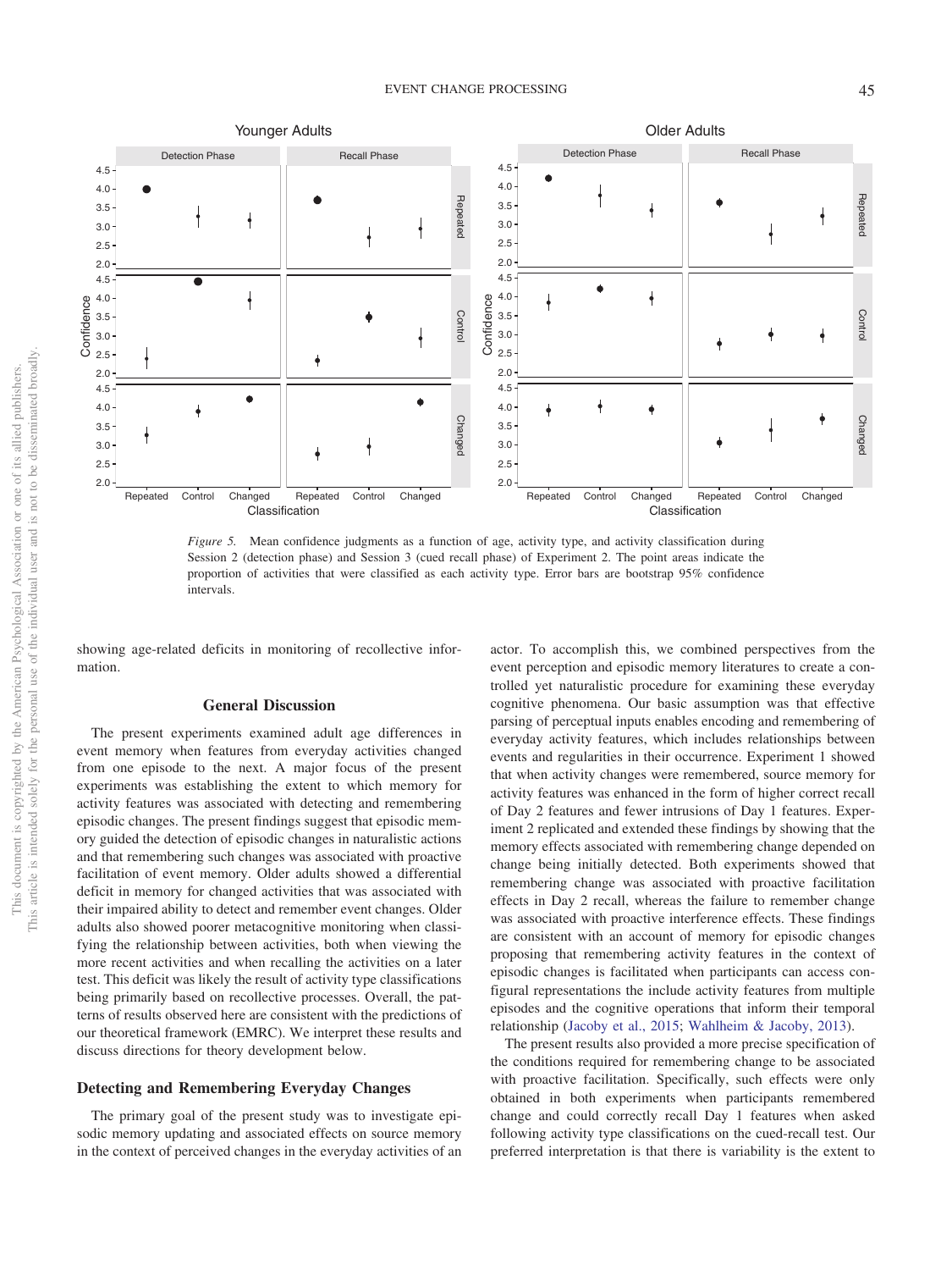which activity features from distinct episodes can be effectively integrated into configural representations. This variability is likely to differ across individuals and activities because of differences in the extent to which earlier activity features can be recalled when participants detect that features in an ongoing activity have changed. Further, differences in memory for earlier activity features in the context of naturalistic event perception should depend on differences in perceived event structure, with normative perception being associated with more effective encoding of event features [\(Zacks et al., 2007\)](#page-20-7). EMRC assumes that configural representations including features from both episodes are formed when earlier features are recollected in the context of perceiving changed features. However, EMRC also assumes that configural representations can be formed even when earlier activity features cannot be recollected, but the quality of the representations will be less elaborate and potentially less informative about the source of activity features. This proposed difference in the structure of configural representations points to the critical role of differences in retrieval of earlier event features that enables detection of episodic changes.

What determines differences in the retrieval of features from prior events when people perceive a new episode? Do these differences reflect variations in the strength of prior episodic representations, or are there qualitatively different routes by which episodic memory biases ongoing processing of event changes? Dual process theories posit that both consciously controlled (recollection) and automatic influences of memory contribute to retrieval across tasks (e.g., [Jacoby, 1991;](#page-19-28) [Yonelinas, 2002\)](#page-20-27). Following this assumption, the retrieval of earlier events that enables detection of changes in current events may sometimes be accomplished through recollection or automatic influences. EMRC proposes that detecting change that is accomplished by comparing currently perceived features with recollections of Day 1 features should lead to both features being encoded as part of a configural representation. This type of representation should include information about Day 1 features, Day 2 features, and the temporal relationship between them, resulting in proactive facilitation effects. However, detecting change accomplished by automatic retrieval of Day 1 features would likely not be associated with proactive facilitation effects because configural representations would lack the Day 1 features necessary to elaborate and later cue episodic memory representations for Day 2 features.

The idea that retrieval quality during encoding determines how related episodes will affect source memory is consistent with the finding that hippocampal activity predicts the extent to which encoding of new memories is impaired by reactivating prior memories (e.g., [Kuhl, Shah, DuBrow, & Wagner, 2010\)](#page-19-29). Based on this, we suggest that the proactive facilitation observed in the present experiments when change was remembered and Day 1 features were recalled mostly reflected instances when Day 1 features were recollected to enable change detection. In contrast, proactive interference observed when change was remembered but Day 1 features were not recalled likely reflected some instances when change was detected on the basis of automatic influences. These instances may have contributed to such proactive interference effects by impairing encoding of changed activity features. Of course, the proactive interference associated with failure to recall Day 1 features when remembering change could have also resulted from correct classifications of change being based on guessing.

Future studies should aim to isolate these contributions to recall of activities classified as changed.

Consistent with the idea that proactive effects of memory may vary depending on differences in representational structure, the present experiments also showed that the magnitude of proactive interference effects obtained when participants did not correctly classify changed activities during the cued-recall test was smaller in Experiment 2 than Experiment 1. These findings are consistent with earlier studies showing that interference effects observed when participants did not correctly classify changed activities at test were greater when the accessibility of earlier memories was enhanced by repetitions [\(Wahlheim, 2014\)](#page-20-18) and retrieval practice with feedback [\(Wahlheim, 2015\)](#page-20-28). The present investigation showed that proactive interference effects were greater when each movie was shown in the same session (Experiment 1) rather than different sessions (Experiment 2). This greater distinction between temporal contexts associated with each movie in Experiment 2 than Experiment 1 may have resulted in event memories competing less with each other. However, there were relatively few instances of activities for which changes were detected but not remembered in Experiment 2, compared with the larger number of instances for which change was not remembered in Experiment 1. It would therefore be valuable to verify these results using a direct within-experiment comparison. If this across-experiment difference is generalizable, it parallels findings showing that context differentiation reduces interference (for reviews, see [Abra, 1972;](#page-18-4) [Smith & Vela, 2001\)](#page-20-21). One consequence of this differentiation may be that features associated with distinct but related event models compete less when they are retrieved as separate representations rather than as part of a configural representation.

### **Adult Age Differences in Change Processing**

The results discussed thus far suggest that differences in proactive effects of memory can result from variations in the memorability of individual activities and the extent to which encoding contexts create response competition. In addition to these sources of variability, individual participants are also likely to differ in their ability to encode features from both days together as part of configural representations. Here, we examined adult age differences in change detection and downstream effects on remembering change and associated recall performance. Older adults showed a differential deficit in Day 2 recall for changed activities that was associated with poorer encoding of and later access to configural representations. Evidence for this was shown here as older adults correctly recalled fewer Day 1 features than younger adults when changed activities were correctly classified during the cued-recall test.

This age-related deficit may have reflected that older adults detected change during Day 2 viewing on the basis of automatic influences of memory for Day 1 activities more often than younger adults. This would be consistent with the well-established finding that older adults have a selective recollection deficit (e.g., [Jennings](#page-19-30) [& Jacoby, 1993\)](#page-19-30). Earlier evidence for this possibility was shown in a study by [Wahlheim \(2014\)](#page-20-18) using an A-B, A-D paradigm, as older adults were impaired in their recall of List 1 responses when they detected changed responses in List 2. This impairment led older adults to incorrectly classify changed activities at test more often than younger adults, which was associated with older adults'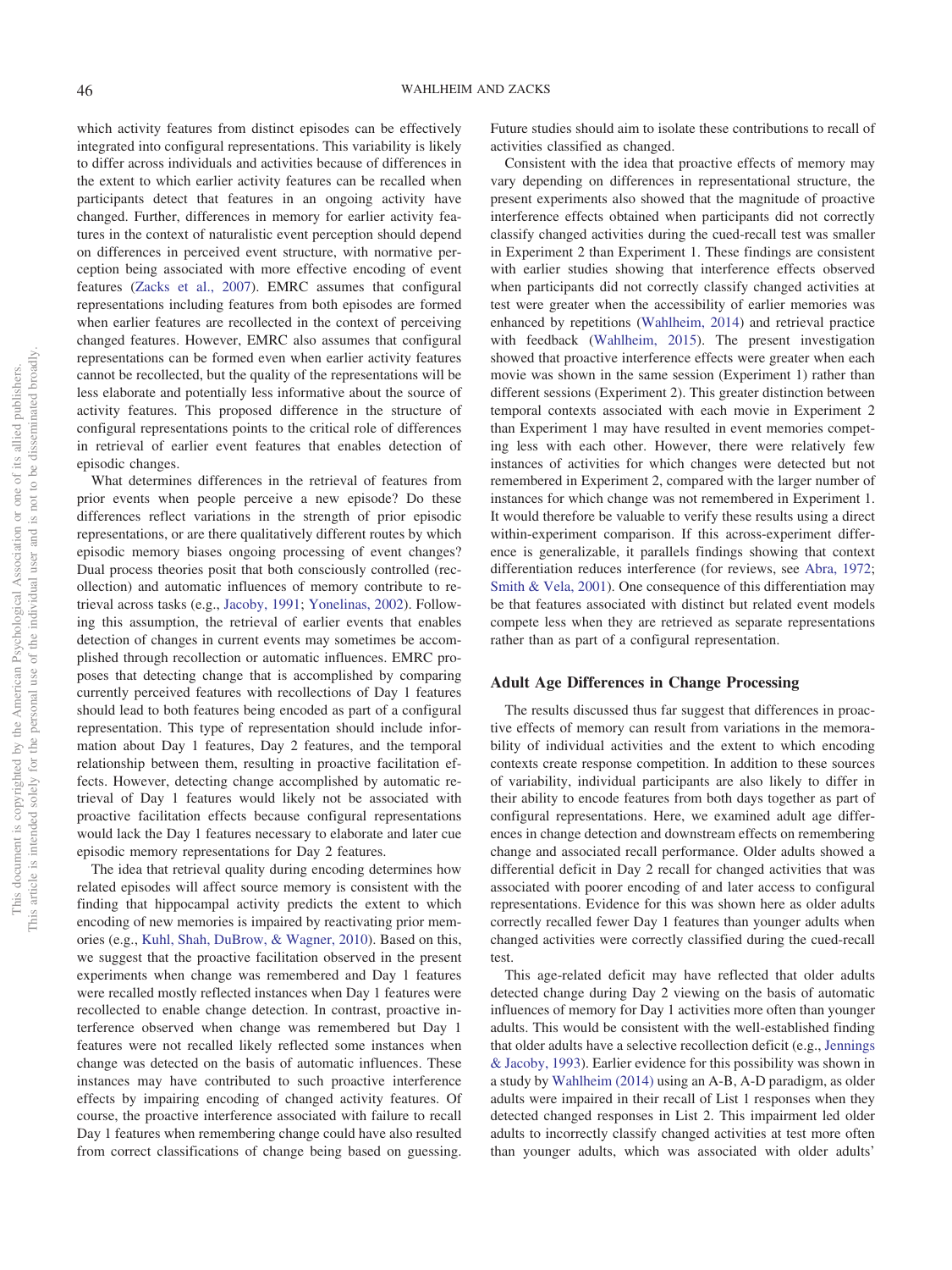greater susceptibility to proactive interference. These findings demonstrate how the negative effects of older adults' impaired encoding of everyday activities [\(Kurby & Zacks, 2011;](#page-19-16) [Zacks et](#page-20-6) [al., 2006\)](#page-20-6) lead to deficits in detecting changes, which had negative downstream effects on their ability to remember changes and recall activity features. These age-related differences may not be surprising given the constellation of processing deficits suffered by older adults. Indeed, many of the well-established processes responsible for such impairment were likely to have contributed to the age differences reported here. Despite the fact that we cannot isolate the many processes that led to these deficits, these results do implicate a few key aspects of a processing chain that may explain several critical processes involved in older adults' impoverished event comprehension.

Older adults' impoverished event comprehension may have also contributed to the impaired metacognitive monitoring shown in their activity type classifications. In Experiment 2, confidence judgments discriminated more poorly between correct and incorrect classifications of activities for older than younger adults. This monitoring deficit may have been partly attributable to lower fidelity representations being insufficiently diagnostic as bases for classifications. This is consistent with our suggestion that older adults are less likely recollect prior events when viewing ongoing activities. This deficit is also noteworthy because [Wahlheim](#page-20-18) [\(2014,](#page-20-18) Experiment 2) showed that older and younger adults' confidence judgments were comparably sensitive to recall performance differences associated with remembering change. This was despite the fact that the retrieval task placed high demands on recollective processes. Together, these findings indicate that although older adults might show impaired metacognitive accuracy in their judgments regarding the relationships between events, they are largely aware of the memory advantages associated with remembering change. More generally, this discrepancy is similar to findings in the cognitive aging literature showing that older adults are more prone to false remembering (for a review, see [Dodson,](#page-19-27) [2017\)](#page-19-27), but are also acutely aware of their memory deficits, especially when predicting later memory performance (e.g., [Hertzog &](#page-19-31) [Dunlosky, 2011\)](#page-19-31). The discrepancy in older and younger adults' metacognitive accuracy regarding classification of changed activities highlights the need for future studies to illuminate which variables moderate this relationship.

# **From Memory-for-Change to Event Memory Retrieval and Comparison Theory**

The present results replicate earlier findings that can be explained by the memory-for-change framework. But can the memory-for-change framework sufficiently explain the present results? We argue that the memory-for change framework *cannot* sufficiently explain the present results because it does not account for the predictive processing involved in the perception of temporally structured events. As described in the Introduction, we propose that a merger between the memory-for-change framework and EST can provide a more comprehensive account (EMRC) of how dynamic event changes are encoded and represented, along with the memorial consequences associated with detecting and remembering those changes.

EMRC assumes that the feature overlap between everyday events and prior event representations can cue retrieval of earlier events. We propose that such retrievals can serve to guide predictions of upcoming events, and that the perception of unexpected event features leads to prediction errors. These prediction errors should upregulate attention to unexpected features and trigger event model updating consistent with predictions from EST [\(Zacks](#page-20-7) [et al., 2007\)](#page-20-7). Current event features should then be encoded with retrieved features and associated cognitive operations into a configural representation, consistent with the memory-for-change framework [\(Jacoby et al., 2015;](#page-19-9) [Wahlheim & Jacoby, 2013\)](#page-20-10). Importantly, the formation of these representations requires that features of prior events be recollected when changes are detected during their initial encoding. The benefits of such integrative encoding should then be expressed when configural representations are accessed via remembering change. However, retrieval of recent related events when detecting change should increase the strength of earlier-event representations, making them a more robust source of interference when recollective processes cannot be engaged during later retrieval.

Although the findings reported here are consistent with EMRC, the current experiments do not directly demonstrate a role for memory-based predictive processing. However, research from the discourse comprehension literature provides support for the proposal that predictive processing plays a role in detecting episodic changes during event perception. Findings from the discourse comprehension literature are relevant to investigations of event perception as both tasks may be governed by similar underlying processes. Evidence for this has been shown by situation models and event segmentation having similar effects on text and movie comprehension [\(Baggett, 1979;](#page-18-5) [Lichtenstein & Brewer, 1980;](#page-19-32) [Zacks, Speer, & Reynolds, 2009\)](#page-20-29). In the discourse comprehension literature, evidence for the role of prediction has been shown using eye tracking methods. For example, [Altmann and Kamide \(1999\)](#page-18-6) examined whether knowledge of semantic relationships would enable prediction of action plans when listening to sentences and viewing objects that corresponded to those sentences. They found that participants looked toward objects that were consistent with spoken verbs prior to those verbs being mentioned in the sentences. These findings were taken as evidence for memory-based anticipation of upcoming features (also see, [Kamide, Altmann, &](#page-19-33) [Haywood, 2003\)](#page-19-33).

The discourse comprehension literature might also inform hypotheses about age differences in the use of predictive processing in detecting episodic changes. For example, [Federmeier, McLen](#page-19-34)[nan, De Ochoa, and Kutas \(2002\)](#page-19-34) used event related potentials to examine differences in older and younger adults' ability to predict word features based on sentence context. Their results showed that sentence context facilitated processing of within-category violations that were related to expected words, for younger but not older adults. This was shown by N400 amplitudes being facilitated for within-category violations less effectively for older adults. These results suggest that older adults may be less able to construct representations that allow for the anticipation of upcoming features. Similar mechanisms may operate in event perception as older adults form less coherent event models that impair episodic retrieval of prior activity features, which diminishes their ability to anticipate upcoming activity features.

EMRC asserts that episodic retrieval influences predictive processing, which in turn affects current encoding. A key challenge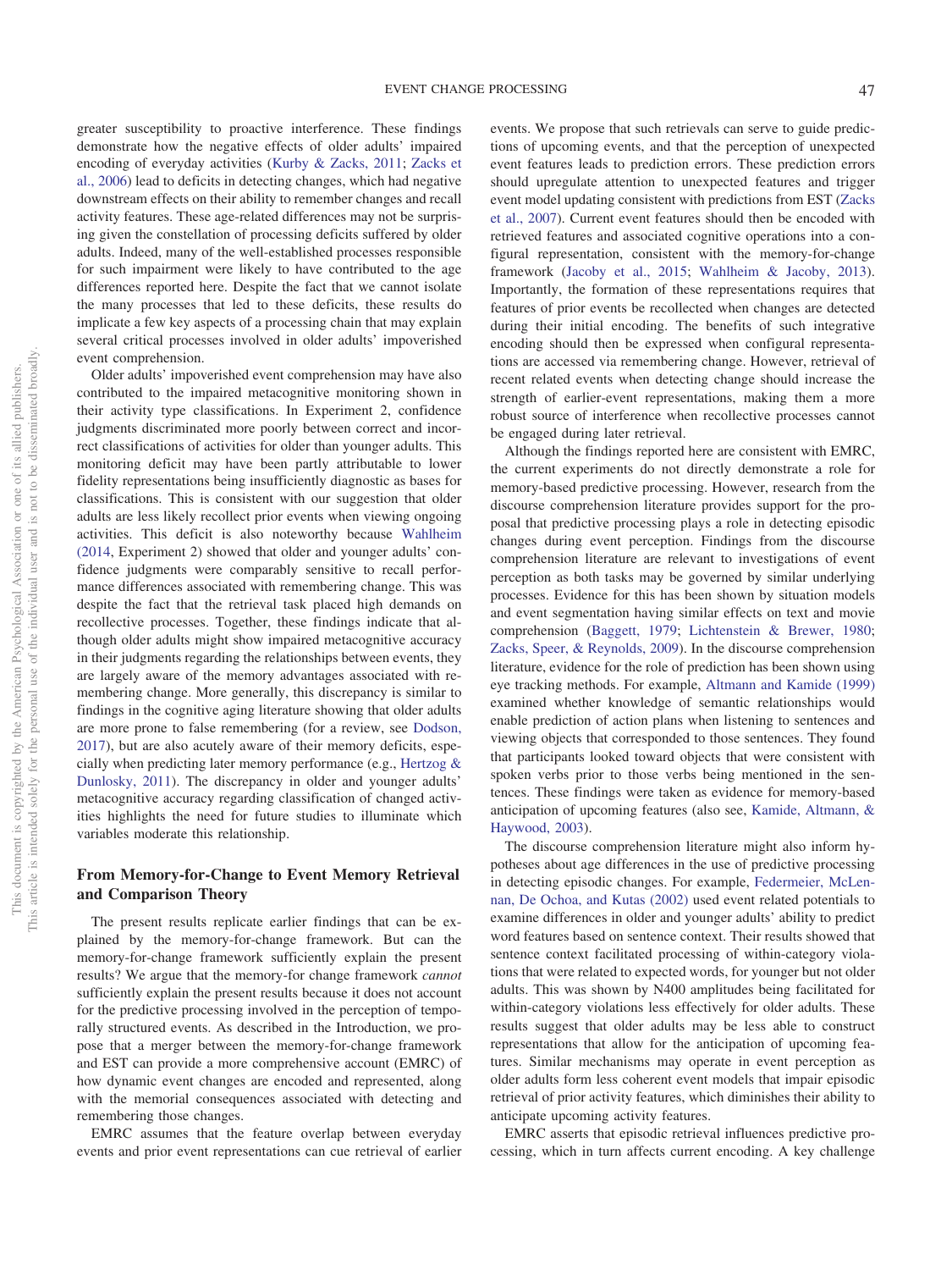for future research is to separate the mechanisms of episodic retrieval and predictive processing in online comprehension. For example, one might directly assay memory retrieval using patternbased functional MRI [\(Rissman & Wagner, 2012\)](#page-20-30). In addition, to directly assay predictive processing, a promising approach is to measure anticipatory eye-movements prior to episodic changes. Individuals fixate to objects in naturalistic activities prior to when an actor makes contact with the object (e.g., [Hayhoe, Shrivastava,](#page-19-35) [Mruczek, & Pelz, 2003;](#page-19-35) [Land & McLeod, 2000\)](#page-19-36). EMRC predicts that this anticipatory behavior should be heightened by retrieval of related prior events.

In addition to the challenge of directly measuring predictive processing, EMRC will face two other key challenges. The first challenge will be to derive a direct test of the assumptions of EMRC that does not depend on conditionalizing on correct classification of changed activities both when participants just viewed those changes (change detection) and when participants attempt to retrieve whether those changes occurred (remembering change). This conditionalization can introduce selection artifacts due to differences across subjects, activities, and fluctuations in the encoding of activities across the experimental session. Jacoby, Wahlheim, and colleagues have largely addressed the issue of selection artifacts due to subjects and items in earlier studies using hierarchical regression to show that the memorial consequences associated with detecting and remembering change remain when the models account for differences in the memory abilities of subjects and memorability of items (e.g., [Jacoby et al.,](#page-19-15) [2013;](#page-19-15) [Wahlheim & Jacoby, 2013\)](#page-20-10). The linear mixed effect models used in the present study improve upon that approach by simultaneously accounting for variability attributable to subjects and items while assessing differences in memory associated with detecting and remembering change. The present results agree with earlier findings showing memory differences associated with change processing when accounting for correlations due to subjects and items. However, another source of variance, natural fluctuations in attention, is not accounted for by either approach. We are currently planning experiments that directly examine change processing without the need for conditionalization and that allow us to model variance attributable to fluctuation in sustained attention.

The second challenge will be to establish the generalizability of our findings to event perception and memory in contexts outside of the laboratory. The material set developed for the present experiments represented a compromise between the experimental control offered by a well-characterized stimulus set and the ecological validity offered by naturalistic activities. The current materials hold the most promise for testing whether the effects of change processing will generalize to everyday contexts, as the actions were scripted to be common everyday activities. However, the two versions of each activity were not perfect analogs to episodic changes that are encountered in everyday life. Here, the peripheral features of changed events were held constant to highlight the changed features, but peripheral as well as central features will change across events perceived in everyday life. Another direction for future research will be to develop an even more naturalistic set of materials that allows peripheral features to vary in a more naturalistic way to further explore the generalizability of the present findings.

#### **Conclusion**

The present study represents the first attempt to integrate perspectives from the event perception, episodic memory, and cognitive aging literatures to examine how detecting and remembering episodic changes is associated with memory for features of naturalistic activities. The approach that we present here opens a new avenue for research that cuts across fundamental areas of inquiry in cognitive psychology and neuroscience. These results also demonstrate the viability of this approach for investigating the perception of and memory for changes in naturalistic activities in older and younger adults. Future directions involving a combination of cognitive and neuroscientific methods will allow us to further develop a comprehensive theoretical framework that attempts to explain how individuals update their memory to adapt to changes in the actions of others and how such updating might contribute to their own everyday activities.

## **Context of the Research**

This research grew from the intersection of research by Wahlheim and Jacoby on the memory-for-change framework with work by Zacks and colleagues on event representations in episodic memory. For us, a key insight was that the temporal dynamics of change processing are of major theoretical importance. EMRC proposes that, during ongoing comprehension, recent episodic memory representations are retrieved, that the contents of these episodic memories inform one's working models of the current activity, and that this informs predictions about what will happen in the near future. When such memory-guided predictions lead to errors, this induces a processing cascade that alters new memory encoding. This processing chain illustrates that retrieval and encoding are cyclically linked.

#### **References**

- <span id="page-18-4"></span>Abra, J. C. (1972). List differentiation and forgetting. In C. P. Duncan, L. Sechrest, & A. W. Melton (Eds.), *Human memory: Festschrift in honor of Benton J. Underwood* (pp. 25–57). New York, NY: Appleton-Century Crofts.
- <span id="page-18-6"></span>Altmann, G. T., & Kamide, Y. (1999). Incremental interpretation at verbs: Restricting the domain of subsequent reference. *Cognition, 73,* 247–264. [http://dx.doi.org/10.1016/S0010-0277\(99\)00059-1](http://dx.doi.org/10.1016/S0010-0277%2899%2900059-1)
- <span id="page-18-1"></span>Anderson, M. C., & Neely, J. H. (1996). Interference and inhibition in memory retrieval. In E. L. Bjork & R. A. Bjork (Eds.), *Memory* (2nd ed., (pp. 237–313). San Diego, CA: Academic Press. [http://dx.doi.org/10](http://dx.doi.org/10.1016/B978-012102570-0/50010-0) [.1016/B978-012102570-0/50010-0](http://dx.doi.org/10.1016/B978-012102570-0/50010-0)
- <span id="page-18-5"></span>Baggett, P. (1979). Structurally equivalent stories in movie and text and the effect of the medium on recall. *Journal of Verbal Learning & Verbal Behavior, 18,* 333–356. [http://dx.doi.org/10.1016/S0022-5371\(79\)90191-9](http://dx.doi.org/10.1016/S0022-5371%2879%2990191-9)
- <span id="page-18-0"></span>Baldassano, C., Chen, J., Zadbood, A., Pillow, J. W., Hasson, U., & Norman, K. A. (2017). Discovering event structure in continuous narrative perception and memory. *Neuron, 95,* 709 –721.e5. [http://dx.doi](http://dx.doi.org/10.1016/j.neuron.2017.06.041) [.org/10.1016/j.neuron.2017.06.041](http://dx.doi.org/10.1016/j.neuron.2017.06.041)
- <span id="page-18-2"></span>Balota, D. A., Dolan, P. O., & Duchek, J. M. (2000). Memory changes in healthy older adults. In E. Tulving & F. I. M. Craik (Eds.), *The Oxford handbook of memory* (pp. 395– 409). New York, NY: Oxford University Press.
- <span id="page-18-3"></span>Balota, D. A., Duchek, J. M., & Paullin, R. (1989). Age-related differences in the impact of spacing, lag, and retention interval. *Psychology and Aging, 4,* 3–9. <http://dx.doi.org/10.1037/0882-7974.4.1.3>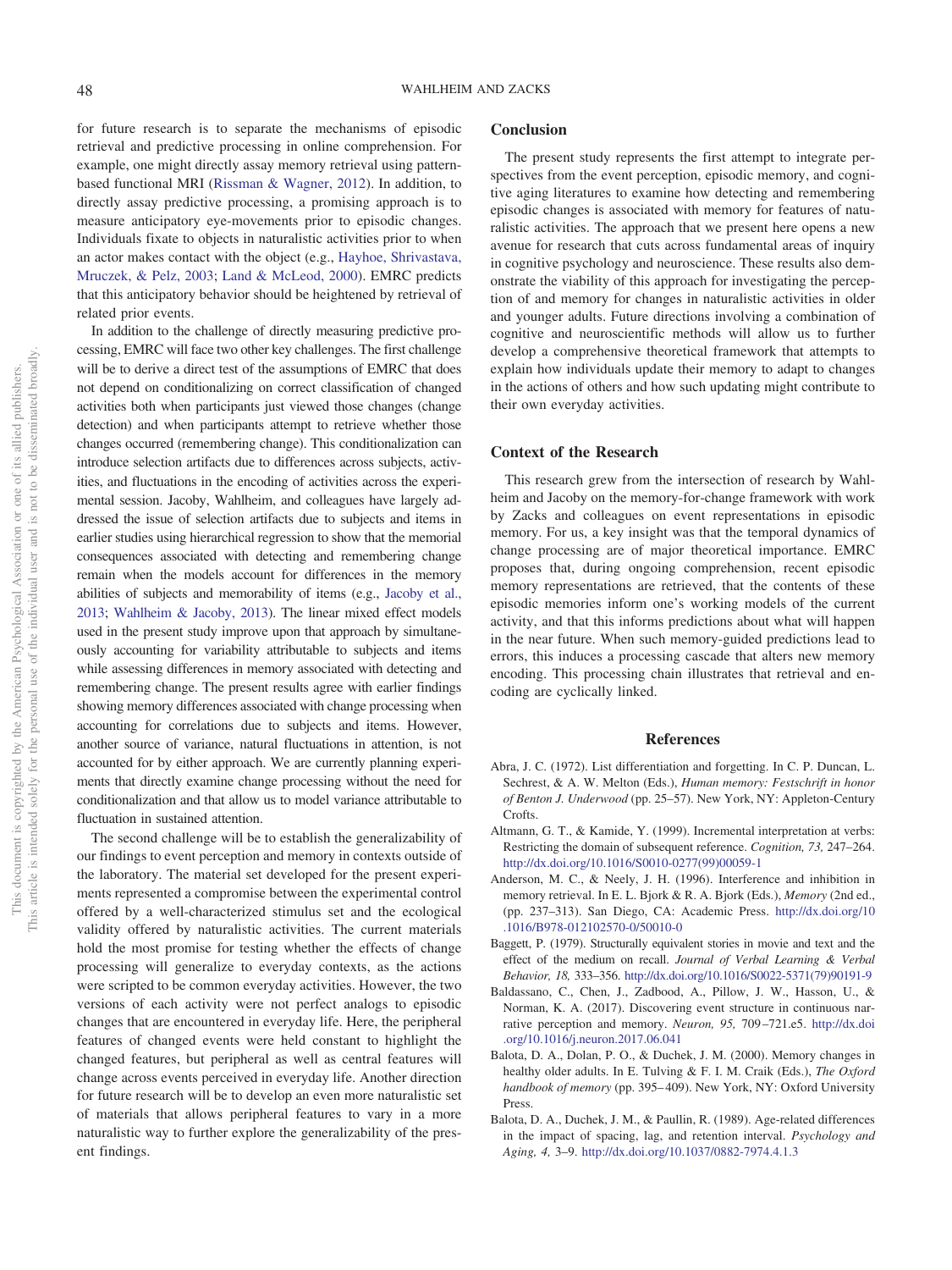- <span id="page-19-7"></span>Barnes, J. M., & Underwood, B. J. (1959). Fate of first-list associations in transfer theory. *Journal of Experimental Psychology, 58,* 97–105. [http://](http://dx.doi.org/10.1037/h0047507) [dx.doi.org/10.1037/h0047507](http://dx.doi.org/10.1037/h0047507)
- <span id="page-19-23"></span>Bates, D., Maechler, M., Bolker, B., & Walker, S. (2015). Fitting linear mixed-effects models using lme4. *Journal of Statistical Software, 67,* 1– 48. <http://dx.doi.org/10.18637/jss.v067.i01>
- <span id="page-19-20"></span>Berntsen, D. (1996). Involuntary autobiographical memory. *Applied Cognitive Psychology, 10,* 435– 454. [http://dx.doi.org/10.1002/\(SICI\)1099-](http://dx.doi.org/10.1002/%28SICI%291099-0720%28199610%2910:5%3C435::AID-ACP408%3E3.0.CO;2-L) 0720(199610)10:5<[435::AID-ACP408](http://dx.doi.org/10.1002/%28SICI%291099-0720%28199610%2910:5%3C435::AID-ACP408%3E3.0.CO;2-L)>3.0.CO;2-L
- <span id="page-19-3"></span>Boltz, M. (1992). Temporal accent structure and the remembering of filmed narratives. *Journal of Experimental Psychology: Human Perception and Performance, 18,* 90 –105. [http://dx.doi.org/10.1037/0096-1523](http://dx.doi.org/10.1037/0096-1523.18.1.90) [.18.1.90](http://dx.doi.org/10.1037/0096-1523.18.1.90)
- <span id="page-19-0"></span>Brewer, W. F., & Dupree, D. A. (1983). Use of plan schemata in the recall and recognition of goal-directed actions. *Journal of Experimental Psychology: Learning, Memory, and Cognition, 9,* 117–129. [http://dx.doi](http://dx.doi.org/10.1037/0278-7393.9.1.117) [.org/10.1037/0278-7393.9.1.117](http://dx.doi.org/10.1037/0278-7393.9.1.117)
- <span id="page-19-8"></span>Bruce, D., & Weaver, G. E. (1973). Retroactive facilitation in short-term retention of minimally learned paired associates. *Journal of Experimental Psychology, 100,* 9 –17. <http://dx.doi.org/10.1037/h0035488>
- <span id="page-19-1"></span>Dickman, H. R. (1963). The perception of behavioral units. In R. G. Barker (Ed.), *The stream of behavior* (pp. 23–41). New York, NY: Appleton-Century-Crofts.
- <span id="page-19-27"></span>Dodson, C. S. (2017). Aging and memory. In J. H. Byrne (Ed.), *Learning and memory: A comprehensive reference* (pp. 403-421). Amsterdam, the Netherlands: Elsevier. [http://dx.doi.org/10.1016/B978-0-12-809324-5](http://dx.doi.org/10.1016/B978-0-12-809324-5.21053-5) [.21053-5](http://dx.doi.org/10.1016/B978-0-12-809324-5.21053-5)
- <span id="page-19-34"></span>Federmeier, K. D., McLennan, D. B., De Ochoa, E., & Kutas, M. (2002). The impact of semantic memory organization and sentence context information on spoken language processing by younger and older adults: An ERP study. *Psychophysiology, 39,* 133–146. [http://dx.doi.org/10](http://dx.doi.org/10.1111/1469-8986.3920133) [.1111/1469-8986.3920133](http://dx.doi.org/10.1111/1469-8986.3920133)
- <span id="page-19-2"></span>Flores, S., Bailey, H. R., Eisenberg, M. L., & Zacks, J. M. (2017). Event segmentation improves event memory up to one month later. *Journal of Experimental Psychology: Learning, Memory, and Cognition, 43,* 1183– 1202. <http://dx.doi.org/10.1037/xlm0000367>
- <span id="page-19-22"></span>Folstein, M. F., Folstein, S. E., & McHugh, P. R. (1975). "Mini-mental state": A practical method for grading the cognitive state of patients for the clinician. *Journal of Psychiatric Research, 12,* 189 –198. [http://dx](http://dx.doi.org/10.1016/0022-3956%2875%2990026-6) [.doi.org/10.1016/0022-3956\(75\)90026-6](http://dx.doi.org/10.1016/0022-3956%2875%2990026-6)
- <span id="page-19-24"></span>Fox, J., & Weisberg, S. (2011). *An {R} companion to applied regression* (2nd ed.). Thousand Oaks, CA: Sage.
- <span id="page-19-5"></span>Glenberg, A. M. (1997). What memory is for. *Behavioral and Brain Sciences, 20,* 1–19.
- <span id="page-19-4"></span>Gold, D. A., Zacks, J. M., & Flores, S. (2017). Effects of cues to event segmentation on subsequent memory. *Cognitive Research: Principles and Implications*. Advance online publication. [http://dx.doi.org/10.1186/](http://dx.doi.org/10.1186/s41235-016-0043-2) [s41235-016-0043-2](http://dx.doi.org/10.1186/s41235-016-0043-2)
- <span id="page-19-17"></span>Hasher, L., & Zacks, R. T. (1988). Working memory, comprehension, and aging: A review and a new view. *Psychology of Learning and Motivation, 22,* 193–225. [http://dx.doi.org/10.1016/S0079-7421\(08\)60041-9](http://dx.doi.org/10.1016/S0079-7421%2808%2960041-9)
- <span id="page-19-35"></span>Hayhoe, M. M., Shrivastava, A., Mruczek, R., & Pelz, J. B. (2003). Visual memory and motor planning in a natural task. *Journal of Vision, 3,* 49 – 63. <http://dx.doi.org/10.1167/3.1.6>
- <span id="page-19-18"></span>Healey, M. K., Hasher, L., & Campbell, K. L. (2013). The role of suppression in resolving interference: Evidence for an age-related deficit. *Psychology and Aging, 28,* 721–728. [http://dx.doi.org/10.1037/](http://dx.doi.org/10.1037/a0033003) [a0033003](http://dx.doi.org/10.1037/a0033003)
- <span id="page-19-31"></span>Hertzog, C., & Dunlosky, J. (2011). Metacognition in later adulthood: Spared monitoring can benefit older adults' self-regulation. *Current Directions in Psychological Science, 20,* 167–173. [http://dx.doi.org/10](http://dx.doi.org/10.1177/0963721411409026) [.1177/0963721411409026](http://dx.doi.org/10.1177/0963721411409026)
- <span id="page-19-12"></span>Hintzman, D. L. (2004). Judgment of frequency versus recognition confidence: Repetition and recursive reminding. *Memory & Cognition, 32,* 336 –350. <http://dx.doi.org/10.3758/BF03196863>
- <span id="page-19-13"></span>Hintzman, D. L. (2010). How does repetition affect memory? Evidence from judgments of recency. *Memory & Cognition, 38,* 102–115. [http://](http://dx.doi.org/10.3758/MC.38.1.102) [dx.doi.org/10.3758/MC.38.1.102](http://dx.doi.org/10.3758/MC.38.1.102)
- <span id="page-19-6"></span>Hintzman, D. L. (2011). Research strategy in the study of memory: Fads, fallacies, and the search for the "coordinates of truth." *Perspectives on Psychological Science, 6,* 253–271. [http://dx.doi.org/10.1177/1745](http://dx.doi.org/10.1177/1745691611406924) [691611406924](http://dx.doi.org/10.1177/1745691611406924)
- <span id="page-19-11"></span>Hintzman, D. L., & Block, R. A. (1973). Memory for the spacing of repetitions. *Journal of Experimental Psychology, 99, 70-74.* [http://dx](http://dx.doi.org/10.1037/h0034761) [.doi.org/10.1037/h0034761](http://dx.doi.org/10.1037/h0034761)
- <span id="page-19-10"></span>Hintzman, D. L., Summers, J. J., & Block, R. A. (1975). Spacing judgments as an index of study-phase retrieval. *Journal of Experimental* Psychology: Human Learning and Memory, 1, 31-40. [http://dx.doi.org/](http://dx.doi.org/10.1037/0278-7393.1.1.31) [10.1037/0278-7393.1.1.31](http://dx.doi.org/10.1037/0278-7393.1.1.31)
- <span id="page-19-21"></span>Jacoby, L. L. (1974). The role of mental contiguity in memory: Registration and retrieval effects. *Journal of Verbal Learning & Verbal Behavior, 13,* 483– 496. [http://dx.doi.org/10.1016/S0022-5371\(74\)80001-0](http://dx.doi.org/10.1016/S0022-5371%2874%2980001-0)
- <span id="page-19-28"></span>Jacoby, L. L. (1991). A process dissociation framework: Separating automatic from intentional uses of memory. *Journal of Memory and Language, 30,* 513–541. [http://dx.doi.org/10.1016/0749-596X\(91\)90025-F](http://dx.doi.org/10.1016/0749-596X%2891%2990025-F)
- <span id="page-19-19"></span>Jacoby, L. L., Debner, J. A., & Hay, J. F. (2001). Proactive interference, accessibility bias, and process dissociations: Valid subjective reports of memory. *Journal of Experimental Psychology: Learning, Memory, and Cognition, 27,* 686 –700. <http://dx.doi.org/10.1037/0278-7393.27.3.686>
- <span id="page-19-14"></span>Jacoby, L. L., & Wahlheim, C. N. (2013). On the importance of looking back: The role of recursive remindings in recency judgments and cued recall. *Memory & Cognition, 41, 625-637.* [http://dx.doi.org/10.3758/](http://dx.doi.org/10.3758/s13421-013-0298-5) [s13421-013-0298-5](http://dx.doi.org/10.3758/s13421-013-0298-5)
- <span id="page-19-9"></span>Jacoby, L. L., Wahlheim, C. N., & Kelley, C. M. (2015). Memory consequences of looking back to notice change: Retroactive and proactive facilitation. *Journal of Experimental Psychology: Learning, Memory, and Cognition, 41,* 1282–1297. <http://dx.doi.org/10.1037/xlm0000123>
- <span id="page-19-15"></span>Jacoby, L. L., Wahlheim, C. N., & Yonelinas, A. P. (2013). The role of detection and recollection of change in list discrimination. *Memory & Cognition, 41,* 638 – 649. <http://dx.doi.org/10.3758/s13421-013-0313-x>
- <span id="page-19-30"></span>Jennings, J. M., & Jacoby, L. L. (1993). Automatic versus intentional uses of memory: Aging, attention, and control. *Psychology and Aging, 8,* 283–293. <http://dx.doi.org/10.1037/0882-7974.8.2.283>
- <span id="page-19-33"></span>Kamide, Y., Altmann, G. T. M., & Haywood, S. L. (2003). The timecourse of prediction in incremental sentence processing: Evidence from anticipatory eye movements. *Journal of Memory and Language, 49,* 133– 156. [http://dx.doi.org/10.1016/S0749-596X\(03\)00023-8](http://dx.doi.org/10.1016/S0749-596X%2803%2900023-8)
- <span id="page-19-29"></span>Kuhl, B. A., Shah, A. T., DuBrow, S., & Wagner, A. D. (2010). Resistance to forgetting associated with hippocampus-mediated reactivation during new learning. *Nature Neuroscience, 13,* 501–506. [http://dx.doi.org/10](http://dx.doi.org/10.1038/nn.2498) [.1038/nn.2498](http://dx.doi.org/10.1038/nn.2498)
- <span id="page-19-16"></span>Kurby, C. A., & Zacks, J. M. (2011). Age differences in the perception of hierarchical structure in events. *Memory & Cognition, 39,* 75–91. [http://](http://dx.doi.org/10.3758/s13421-010-0027-2) [dx.doi.org/10.3758/s13421-010-0027-2](http://dx.doi.org/10.3758/s13421-010-0027-2)
- <span id="page-19-36"></span>Land, M. F., & McLeod, P. (2000). From eye movements to actions: How batsmen hit the ball. *Nature Neuroscience, 3,* 1340 –1345. [http://dx.doi](http://dx.doi.org/10.1038/81887) [.org/10.1038/81887](http://dx.doi.org/10.1038/81887)
- <span id="page-19-26"></span>Landis, J. R., & Koch, G. G. (1977). The measurement of observer agreement for categorical data. *Biometrics, 33,* 159 –174. [http://dx.doi](http://dx.doi.org/10.2307/2529310) [.org/10.2307/2529310](http://dx.doi.org/10.2307/2529310)
- <span id="page-19-25"></span>Lenth, R. V. (2016). Least-squares means: The R package lsmeans. *Journal of Statistical Software, 69,* 1–33. <http://dx.doi.org/10.18637/jss.v069.i01>
- <span id="page-19-32"></span>Lichtenstein, E. D., & Brewer, W. F. (1980). Memory for goal-directed events. *Cognitive Psychology, 12,* 412– 445. [http://dx.doi.org/10.1016/](http://dx.doi.org/10.1016/0010-0285%2880%2990015-8) [0010-0285\(80\)90015-8](http://dx.doi.org/10.1016/0010-0285%2880%2990015-8)